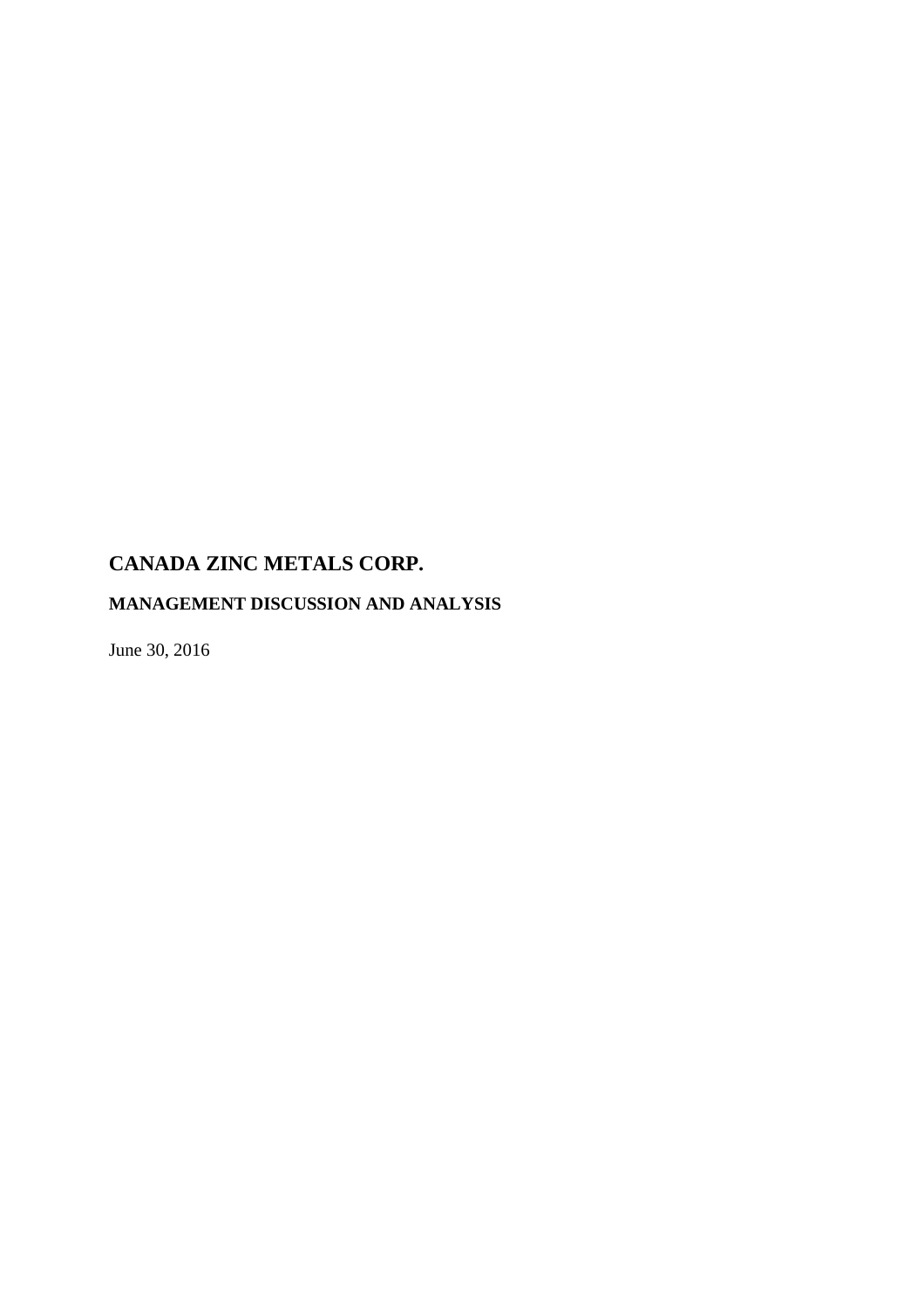Management Discussion and Analysis, page 1 June 30, 2016

### **1.1 Date**

This Management Discussion and Analysis ("MD&A") of Canada Zinc Metals Corp. ("Canada Zinc Metals" or the "Company") has been prepared by management as of October 21, 2016 and should be read in conjunction with the consolidated audited financial statements and related notes thereto of the Company for the years ended June 30, 2016 and 2015, which were prepared in accordance with International Financial Reporting Standards ("IFRS") as issued by the International Accounting Standards Board ("IASB") and International Financial Reporting Interpretations Committee ("IFRIC").

The Company is presently a "Venture Issuer", as defined in NI 51-102.

This MD&A may contain "forward-looking statements" which reflect the Company's current expectations regarding the future results of operations, performance and achievements of the issuer, including potential business or mineral property acquisitions and negotiation and closing of future financings. The issuer has tried, wherever possible, to identify these forward-looking statements by, among other things, using words such as "anticipate," "believe," "estimate," "expect" and similar expressions.

These forward-looking statements include statements regarding the success of exploration activities, permitting time lines, the requirements of future capital, drill results and the estimation of mineral resources and reserves. These statements involve known and unknown risks, uncertainties and other factors including but not limited to changes in commodity prices and, particularly, zinc prices, access to skilled personnel, results of exploration and development activities, uninsured risks, regulatory changes, defects in title, availability of materials and equipment, timeliness of government approvals, actual performance of facilities, equipment and processes relative to specifications and expectations and unanticipated environmental impacts on operations that may cause actual results or events to differ materially from those anticipated in such forward-looking statements. The Company believes that the expectations reflected in those forward-looking statements are reasonable, but no assurance can be given that these expectations will prove to be correct and such forward-looking statements contained into this report should not be unduly relied upon. The statements reflect the current beliefs of the management of the Company, and are based on currently available information. Actual results and developments are likely to differ, and may differ materially, from those expressed or implied by the forward-looking statements contained in this report. Readers should not place undue reliance on forwardlooking statements as the plans, intentions or expectations upon which they are based might not occur.

### **1.2 Overall Performance**

The Company was incorporated under the laws of the Province of British Columbia on February 10, 1988. The Company operates in one business segment, that being the exploration and development of mineral properties in Canada. As at the date hereof, the Company has mining interests in properties located in British Columbia.

Significant events and operating highlights for the year ended June 30, 2016 and up to the date of these MD&A:

- The Company concluded its 2015 Akie drilling program in late September. A total of 5,350 metres was drilled and eight diamond drill holes completed on the Cardiac Creek deposit. Drilling focused on the expansion of the indicated resource in the high-grade central core and down-dip areas of the deposit.
- The 2015 drilling has expanded the known limits of the high-grade core in the down-dip direction by approximately 75 to 100 metres. Excellent results such as 17.06% combined Zn+Pb over 12.98 metres (true width) in A-15-121 and 17.20% combined Zn+Pb over 11.09 metres (true width) in A-15-124 were highlights of the drill program. Furthermore, drill holes A-15-124, A-15-127 and A-15-130 have demonstrated that the deposit is still open at depth and warrants additional down-dip drilling. Detailed analysis is included in "2015 Diamond Drilling Program" section below.
- In May 2016, the Company announced a revised NI 43-101 compliant mineral resource for the Cardiac Creek deposit. The Company filed a revised National Instrument 43-101 (NI 43-101) technical report on SEDAR entitled NI 43-101 Technical Report, Mineral Resource Estimate for the Akie Zinc-Lead-Silver Project, British Columbia, Canada, with an effective date of May 16, 0216 (www.sedar.com).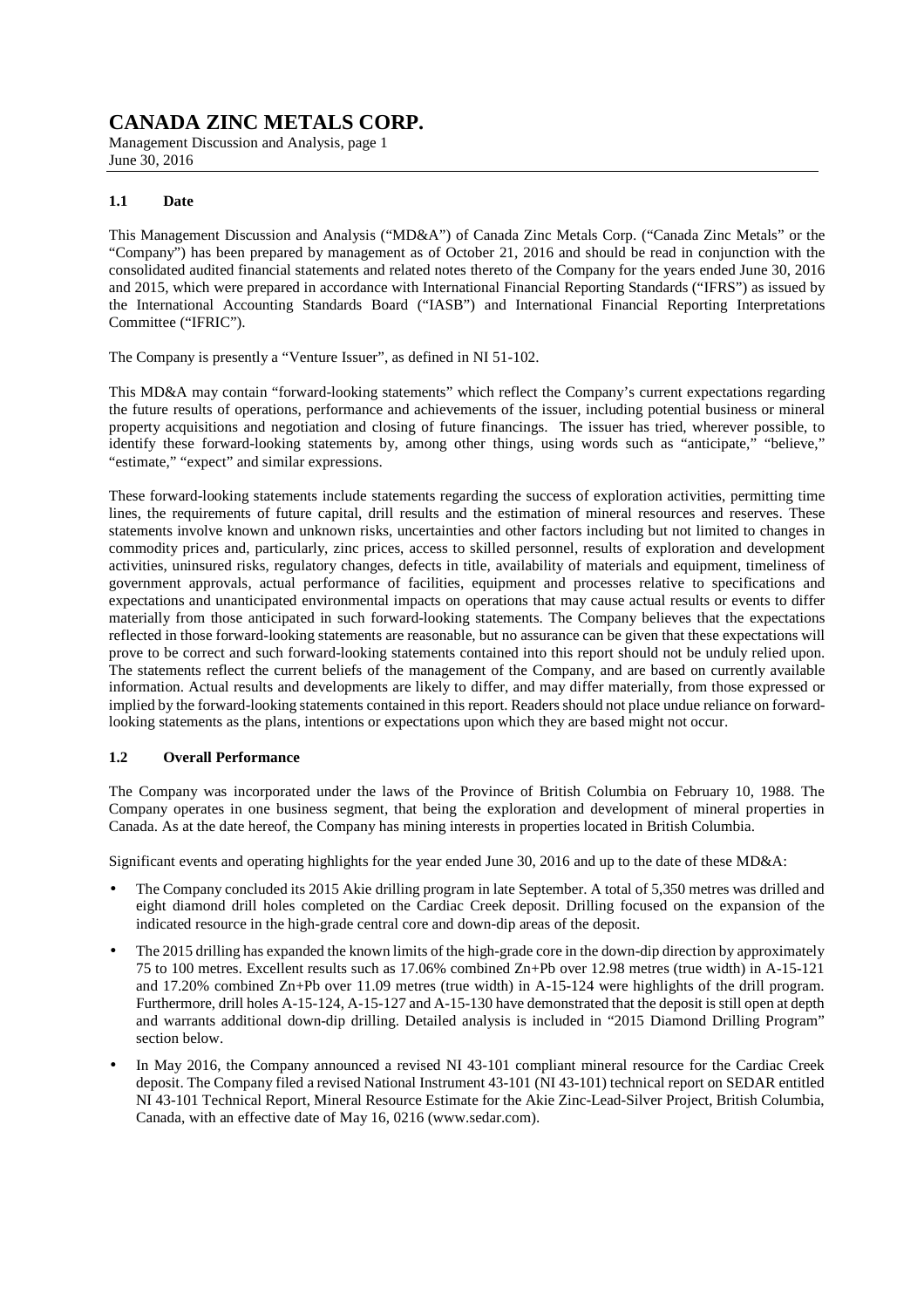Management Discussion and Analysis, page 2 June 30, 2016

- The Company filed an assessment report and a statement of work with the Government of British Columbia to register the exploration expenditures for claim maintenance for its 2015 drilling program. The Akie and Kechika Regional claims are now in good standing until December 2025.
- The Company received approval from the Ministry of Energy and Mines extending the surface drill permit for the Akie Property to December 31, 2020. The Company also received extensions of four separate exploration permits for the Pie, Yuen, Mt. Alcock and Kechika North properties to December 2019.

The approved Akie surface drill permit enables the Company to establish long term exploration goals and carry them out in a time effective manner without having to re-apply or renew the existing permit on an annual basis. The Company is also pleased to note there was no concurrent increase in the reclamation security bond. The progressive reclamation completed by the Company on an annual basis was recognized by the issuing authority as satisfactory and suitable to maintain the bond at the current levels.

• The 2015 exploration program included completion of an airborne gravity geophysical survey and follow-up interpretation and target definition for the Akie, Mt. Alcock and Yuen North properties. The helicopter-borne FALCONTM gravity survey was completed by CGG of Mississauga, Ontario.

The Company received the final Logistics and Processing Report and related reprocessed airborne gravity gradiometry data from CGG in February 2016. Earlier efforts in 2015 by CGG to transform the measured data using Fourier domain transformation resulted in errors that have now been rectified using an equivalent source transformation.

• The Pie, Yuen and Cirque East properties (known as the "Pie Option properties") are the subject of an option agreement (the "Option Agreement") concluded on September 9, 2013 with Teck Resources Limited ("Teck") and its JV partner, Korea Zinc Co., Ltd. ("Korea Zinc"). The Option Agreement would see Teck and Korea Zinc spend up to \$8.5 million to acquire up to 70% interest in the Pie Option properties.

Teck and Korea Zinc have spent approximately \$1.3 million in exploration expenditures over the past two field seasons on the Pie Option properties. Expenditures for the 2016 exploration program on the Pie Option properties are anticipated to be on the order of \$1.5 to \$1.7 million.

In September 2016, Teck mobilized a drill crew to the Pie Option properties and commenced drilling on a high priority drill target at the Pie Main prospect. Field work and ground gravity geophysics during the 2016 field program had earlier refined a number of ranked targets down to several high priority targets on the Pie Option properties that will be tested for the presence of SEDEX Zn-Pb-Ag style mineralization. The initial drill test planned for the Pie Main target should be complete by mid-October with additional drilling contingent upon results and schedule. It is expected that drilling will continue in the 2017 field season.

### **AKIE PROPERTY, KECHIKA TROUGH DISTRICT, BC (zinc, lead, silver)**

The Company holds a 100% interest in the Akie Property, which is located approximately 260 kilometers northnorthwest of the town of Mackenzie in northeastern British Columbia.

The Akie zinc-lead-silver property is situated within the Kechika Trough, the southernmost extension of the regionally extensive Paleozoic Selwyn Basin, one of the most prolific sedimentary basins in the world for the occurrence of sedimentary exhalative (SEDEX ) zinc-lead-silver deposits and stratiform barite deposits.

Drilling on the Akie property by Inmet Mining Corporation from 1994 to 1996 and by Canada Zinc Metals since 2005 has identified a significant deposit of SEDEX-style zinc-lead-silver mineralization named the Cardiac Creek deposit. The deposit is hosted by variably siliceous, fine grained clastic rocks of the middle to late Devonian Gunsteel Formation, the same host formation for other known deposits in the district, including Teck Resources/Korea Zinc's jointly-owned Cirque deposit, located about 20 kilometres to the northwest.

In May 2016, the Company announced a revised NI 43-101 compliant mineral resource for the Cardiac Creek deposit. This includes an indicated resource of 19.6 million tonnes grading 8.17% zinc, 1.58% lead, and 13.6 g/t silver (at a 5% zinc cut-off grade) and an inferred resource of 8.1 million tonnes grading 6.81% zinc, 1.16% lead and 11.2g/t silver (at a 5% zinc cut-off grade). The Company filed a revised NI 43-101 compliant technical report within the mandated 45 day period, as per Standards of Disclosure for Mineral Projects ("NI 43-101").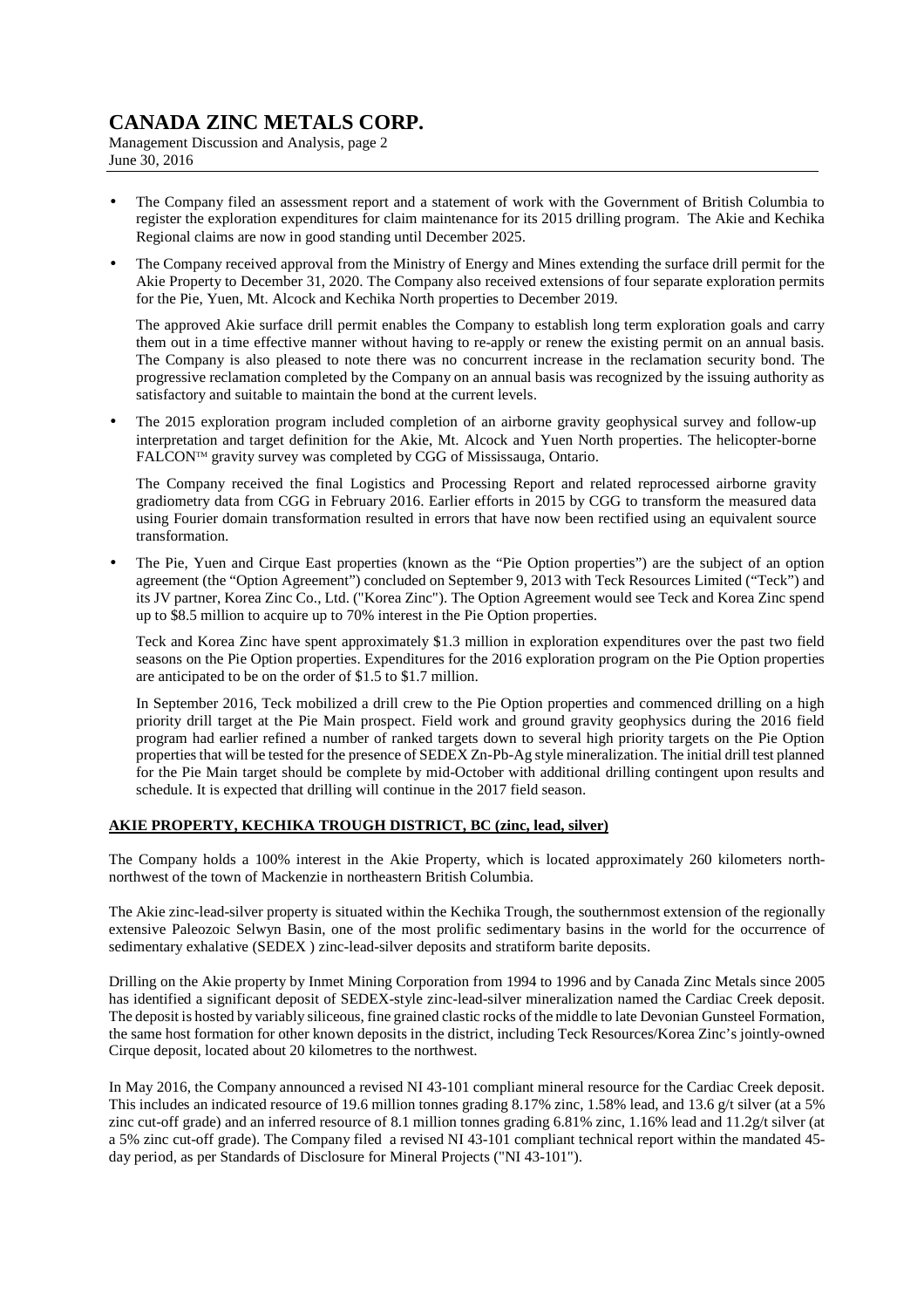Management Discussion and Analysis, page 3 June 30, 2016

#### **ESTIMATE OF MINERAL RESOURCES – 2016 CARDIAC CREEK DEPOSIT**

|           |                            |                 | <b>Contained metal</b> |         |             |           |         |
|-----------|----------------------------|-----------------|------------------------|---------|-------------|-----------|---------|
| Category  | <b>Tonnes</b><br>(million) | $\text{Zn}$ (%) | Pb(%)                  | Ag(g/t) | $Zn$ (Mlbs) | Pb (Mlbs) | Ag(Moz) |
| Indicated | 19.6                       | 8.17            | 1.58                   | 13.6    | 3,540       | 685       | 8.6     |
| Inferred  | 8.1                        | 6.81            | 1.16                   | 11.2    | 1,211       | 207       | 2.9     |

Note: Mineral resources are not mineral reserves because the economic viability has not been demonstrated.

|                                   |                            |                   |                           |         |             | <b>Contained metal</b> |          |  |  |  |  |
|-----------------------------------|----------------------------|-------------------|---------------------------|---------|-------------|------------------------|----------|--|--|--|--|
| <b>Cut-off Grade</b><br>$(Zn \%)$ | <b>Tonnes</b><br>(000)     | $\mathbf{Zn}$ (%) | Pb(%)                     | Ag(g/t) | $Zn$ (Mlbs) | Pb (Mlbs)              | Ag (Moz) |  |  |  |  |
|                                   | <b>Indicated Resources</b> |                   |                           |         |             |                        |          |  |  |  |  |
| $\overline{2}$                    | 37.1                       | 5.93              | 1.14                      | 10.4    | 4,852       | 931                    | 12.4     |  |  |  |  |
| 3                                 | 30.5                       | 6.68              | 1.29                      | 11.5    | 4,489       | 869                    | 11.3     |  |  |  |  |
| $\overline{4}$                    | 24.9                       | 7.40              | 1.44                      | 12.6    | 4,057       | 787                    | 10.0     |  |  |  |  |
| 5                                 |                            |                   |                           |         |             |                        |          |  |  |  |  |
| (base case)                       | 19.6                       | 8.17              | 1.58                      | 13.6    | 3,540       | 685                    | 8.6      |  |  |  |  |
| 6                                 | 15.1                       | 8.97              | 1.73                      | 14.7    | 2,995       | 578                    | 7.2      |  |  |  |  |
| $\overline{7}$                    | 11.3                       | 9.81              | 1.90                      | 15.8    | 2,454       | 474                    | 5.8      |  |  |  |  |
|                                   |                            |                   | <b>Inferred Resources</b> |         |             |                        |          |  |  |  |  |
| 2                                 | 32.7                       | 4.07              | 0.68                      | 7.4     | 2,932       | 489                    | 7.7      |  |  |  |  |
| 3                                 | 20.7                       | 5.01              | 0.85                      | 8.7     | 2,291       | 388                    | 5.8      |  |  |  |  |
| $\overline{4}$                    | 13.2                       | 5.89              | 1.00                      | 9.9     | 1,714       | 292                    | 4.2      |  |  |  |  |
| 5                                 |                            |                   |                           |         |             |                        |          |  |  |  |  |
| (base case)                       | 8.1                        | 6.81              | 1.16                      | 11.2    | 1,211       | 207                    | 2.9      |  |  |  |  |
| 6                                 | 4.8                        | 7.72              | 1.32                      | 12.4    | 819         | 140                    | 1.9      |  |  |  |  |
| $\tau$                            | 2.7                        | 8.74              | 1.49                      | 13.6    | 515         | 87                     | 1.2      |  |  |  |  |

#### **SENSITIVITY OF MINERAL RESOURCES TO CUT-OFF GRADE**

Note: Mineral resources are not mineral reserves as the economic viability has not been demonstrated

Highlights for the updated resource include:

- Indicated resources have increased by almost 7 million tonnes to 19.6 million tonnes; a 55% increase when compared to the previous 2012 indicated resource estimate, with little change in average grades (at 5% Zn base case cut-off);
- Current resource distribution consists of 71% in the Indicated category and 29% in the Inferred category. The previous 2012 estimate had 44% in the Indicated category and 56% in the Inferred category (at 5% Zn cut-off);
- Drilling completed since 2012 has increased the confidence in the estimate, extending the limits of resources in the Indicated category in all directions (up and down dip and along strike);
- Additional drilling in 2015 provides a continuous zone of 100 metre-spaced drill holes over the central part of the deposit and allows for the estimation of the majority of resources in the Indicated category;
- The 2015 drill holes primarily concentrated in the delineation of resources in the central and upper parts of the deposit, returning results that are similar to the surrounding drill holes, demonstrating the continuous nature of the thickness and grade of the mineralization.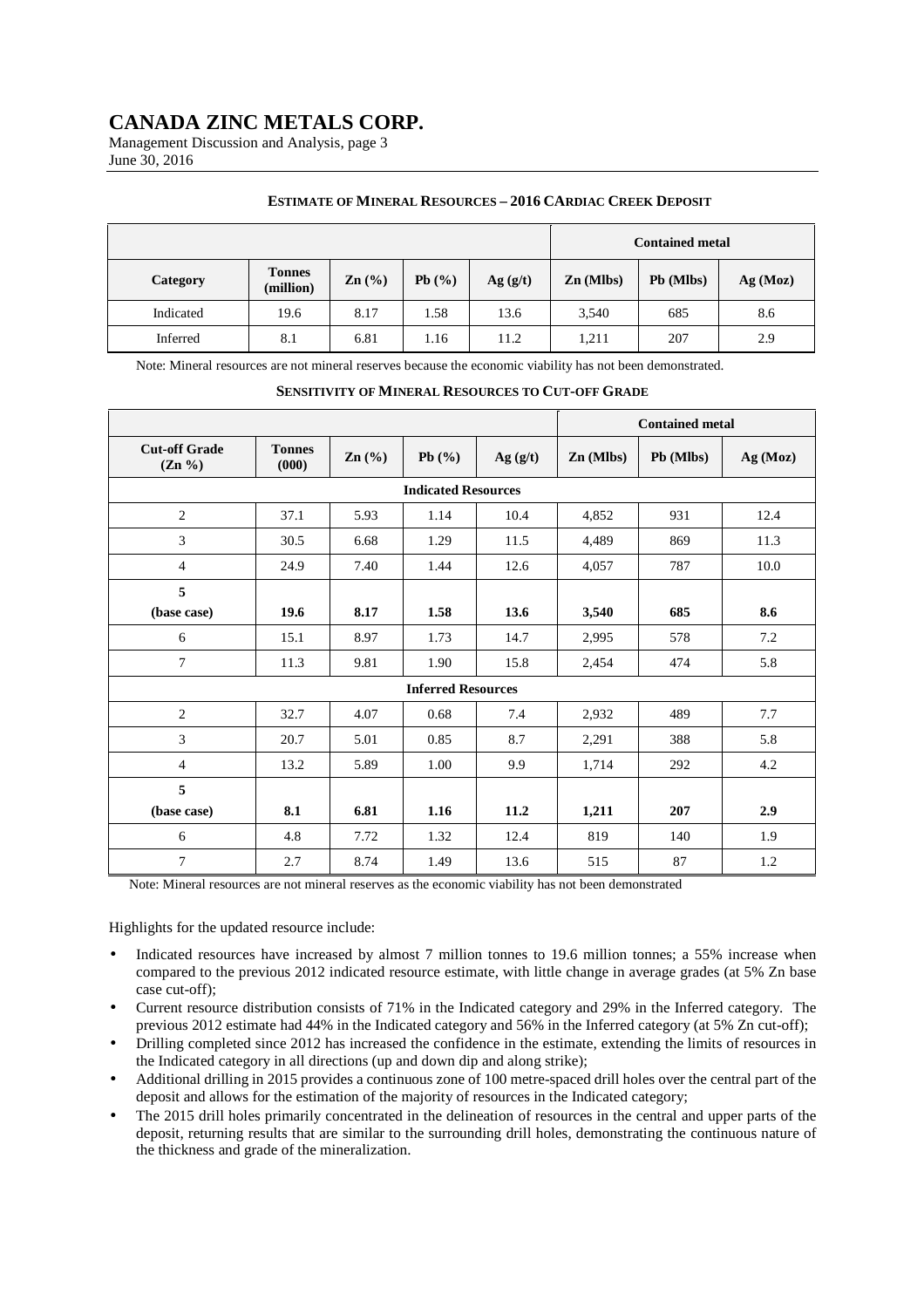Management Discussion and Analysis, page 4 June 30, 2016

The deposit remains open at depth and along strike. Further delineation and exploration drilling is being considered using both surface drilling and planned underground drilling stations located in the footwall of the deposit from the 950 metre elevation mark. All permitting and engineering designs are complete and in-hand in order to commence the underground drill program.

### **2015 Diamond Drilling Program**

The 2015 exploration drill program on the Akie Property consisted of 8 HQ/NQ drill holes totaling 5,350 metres. Drilling focused on resource expansion down-dip of the current indicated resource with holes A-15-121, A-15-124, A-15-126, A-15-127 and A-15-130 and expansion of the robust and high-grade zinc-lead-silver system in the central core of the Cardiac Creek deposit with holes A-15-122, A-15-125 and A-15-131. All eight drill holes successfully intersected Zn-Pb-Ag mineralisation of the Cardiac Creek deposit. The program ran from early June until late September. A total of 1,120 core samples, including industry standard QA/QC samples, were submitted to Acme Labs in Vancouver BC, an ISO 9001 and 17025 certified assay and geochemical analytical lab. Check samples were analyzed by ALS Minerals of North Vancouver, BC; also an accredited lab under the Canadian Association for Laboratory Accreditation.

A brief summary of the drill results are tabulated below.

| Drill Hole | From $(m)$ | To(m)  | True Width $(m)^*$ Zn $(\%)$ |       | Pb $(\%)$ | Ag(g/t) | $Zn+Pb(%)$ |
|------------|------------|--------|------------------------------|-------|-----------|---------|------------|
|            |            |        |                              |       |           |         |            |
| A-15-121   | 419.16     | 531.00 | 64.29                        | 6.06  | 1.28      | 14.24   | 7.34       |
| including  | 419.16     | 483.32 | 36.89                        | 8.03  | 1.82      | 16.38   | 9.85       |
| including  | 433.80     | 483.32 | 28.51                        | 10.22 | 2.34      | 20.45   | 12.56      |
| including  | 459.55     | 482.07 | 12.98                        | 13.83 | 3.23      | 28.98   | 17.06      |
| ${\rm FW}$ | 493.08     | 508.48 | 8.86                         | 8.88  | 1.36      | 21.51   | 10.24      |
| A-15-122   | 474.45     | 519.30 | 39.16                        | 5.75  | 1.12      | 11.16   | 6.87       |
| including  | 489.00     | 515.70 | 23.36                        | 8.63  | 1.68      | 14.64   | 10.31      |
| including  | 498.00     | 512.10 | 12.35                        | 11.40 | 2.22      | 17.92   | 13.62      |
| A-15-124   | 577.63     | 662.30 | 58.53                        | 4.57  | 0.90      | 9.20    | 5.47       |
| including  | 601.13     | 656.41 | 38.43                        | 6.41  | 1.32      | 12.30   | 7.72       |
| including  | 625.80     | 656.41 | 21.41                        | 9.47  | 2.11      | 18.22   | 11.58      |
| including  | 640.60     | 656.41 | 11.09                        | 13.99 | 3.21      | 26.43   | 17.20      |
| A-15-125   | 414.85     | 441.62 | 23.37                        | 7.25  | 1.28      | 12.28   | 8.53       |
| including  | 421.87     | 439.91 | 15.76                        | 9.71  | 1.74      | 15.75   | 11.45      |
| including  | 429.98     | 439.91 | 8.68                         | 12.98 | 2.47      | 21.76   | 15.45      |
| A-15-126   | 651.22     | 747.00 | 52.46                        | 2.34  | 0.40      | 5.02    | 2.74       |
| <b>HW</b>  | 651.22     | 674.12 | 12.10                        | 3.06  | 0.48      | 7.01    | 3.54       |
| <b>CCZ</b> | 695.40     | 716.51 | 11.72                        | 4.61  | 0.84      | 9.79    | 5.45       |
| <b>FW</b>  | 728.47     | 758.75 | 17.05                        | 1.94  | 0.33      | 4.36    | 2.27       |
| A-15-127   | 617.36     | 674.40 | 35.66                        | 4.82  | 1.00      | 9.93    | 5.82       |
| including  | 630.81     | 648.22 | 10.86                        | 6.97  | 1.56      | 14.45   | 8.53       |
| <b>FW</b>  | 660.78     | 674.40 | 8.57                         | 8.09  | 1.74      | 16.52   | 9.83       |
| including  | 660.78     | 670.43 | 6.07                         | 10.80 | 2.37      | 21.32   | 13.17      |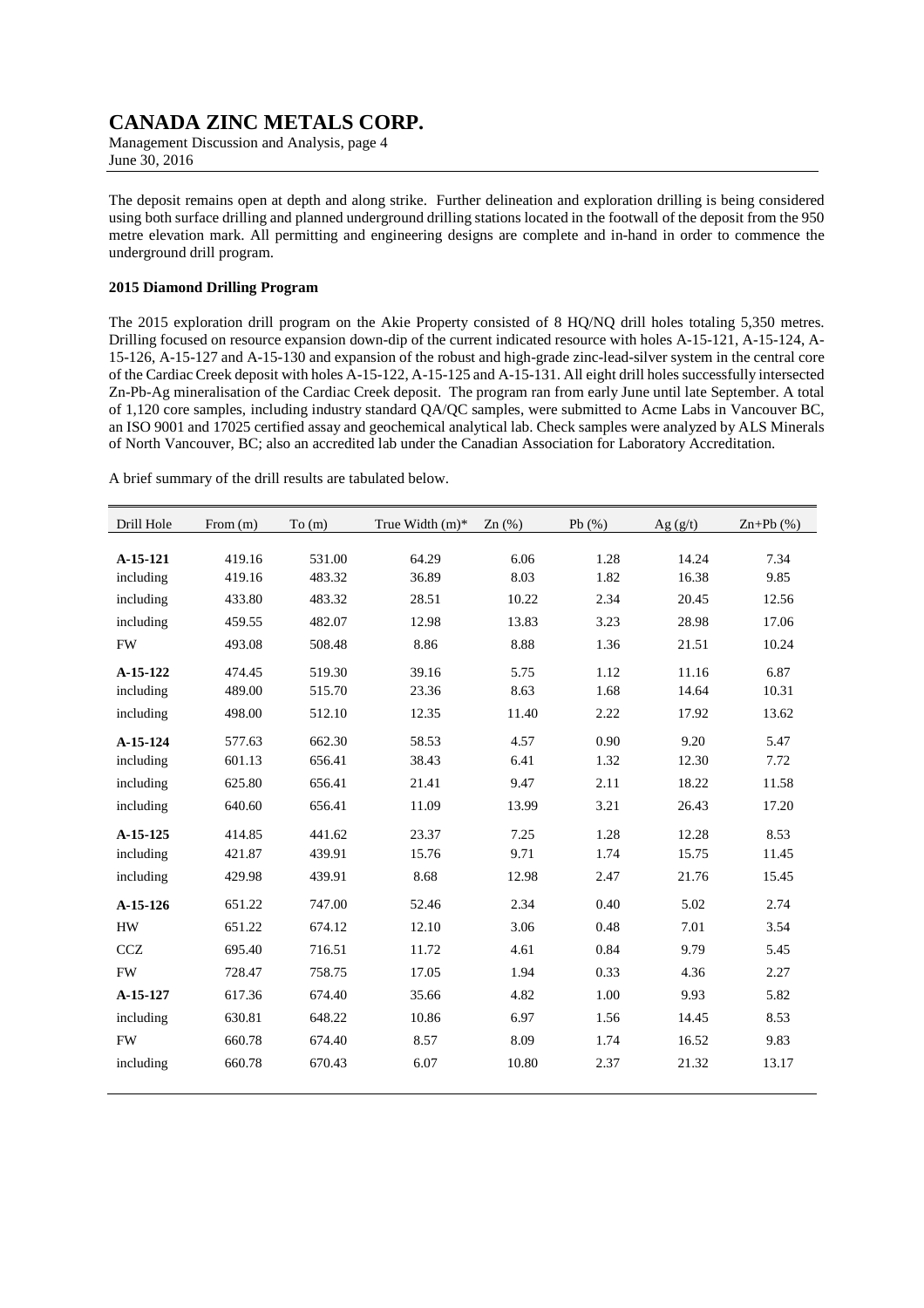| Drill Hole | From $(m)$ | To(m)  | True Width $(m)^*$ | $Zn$ (%) | Pb(%) | $\text{Ag}(g/t)$ | $Zn+Pb$ $(\% )$ |
|------------|------------|--------|--------------------|----------|-------|------------------|-----------------|
|            |            |        |                    |          |       |                  |                 |
| $A-15-130$ | 596.59     | 649.72 | 34.03              | 3.47     | 0.65  | 7.01             | 4.12            |
| including  | 606.75     | 625.75 | 12.15              | 6.97     | 1.38  | 12.84            | 8.35            |
| <b>FW</b>  | 637.43     | 649.72 | 7.91               | 2.83     | 0.49  | 6.76             | 3.32            |
| A-15-131   | 266.00     | 289.53 | 21.17              | 5.45     | 1.19  | 10.89            | 6.64            |
| including  | 273.83     | 288.53 | 13.25              | 6.79     | 1.35  | 13.19            | 8.14            |
| including  | 277.73     | 285.40 | 6.91               | 8.99     | 1.80  | 15.46            | 10.79           |

Management Discussion and Analysis, page 5 June 30, 2016

(\*) The true width is calculated based on the orientation of the mineralised horizon which is estimated to have an azimuth of 130 degrees and a dip of -70 degrees.  $(FW) =$  Footwall Zone,  $(MS) =$  Massive Sulphide.

#### *Akie Underground Development*

In August 2011, the Company received an underground drill permit from the BC government for the Akie project which will facilitate advanced exploration of the Cardiac Creek deposit by means of an close-spaced, infill drill definition program on the Cardiac Creek deposit. The permit was originally set to expire December 2014 but has since been extended to December 2017.

The planned program is comprised of a first phase of 1,600 metres of underground development (decline) followed by 16,000 metres of underground diamond drilling, designed to upgrade the current NI 43-101 compliant resource to the measured and indicated category. Drill core from underground will be used in a systematic metallurgical sampling program intended to ensure detailed metallurgical sampling across the full spectrum of the deposit. Underground development will also provide important engineering and geotechnical data for a second phase of exploration drilling and bulk sampling, and for future mine design. The Company continues to examine the costs associated with the planned underground exploration program and has yet to make a construction decision. Engineering and environmental studies will continue as required to maintain all related permits in good standing.

### **KECHIKA REGIONAL PROJECT**

In addition to the Akie property, the Company has 100% ownership of a large contiguous group of mineral claims that aggregate to a total of 10 properties that cover 68,000 hectares. The mineral claims stretch a distance of 140 kilometres from the northern boundary of the Akie property to the northern reaches of the Gataga River. The properties cover the extent of the prospective Gunsteel Formation shale, the known host of SEDEX mineralization in the Kechika Trough.

Several properties within the Kechika Regional project host significant historical drill intercepts. Historical drilling on the Mt. Alcock property yielded a drill intercept of 8.8 metres grading 9.3% Zn+Pb and exploration identified and outlined numerous zinc-lead-barite occurrences and several base metal anomalies. Historical drilling on the Bear-Spa property returned several drill intercepts of >10 metres grading 2.53 to 2.96% combined Zn+Pb and up to 20.6 g/t Ag. There has been no modern follow-up exploration on many of the Kechika Regional properties.

In 2012, the Company filed NI 43-101 compliant technical reports for the Pie and Mt. Alcock properties authored by Tanya Strate, P. Geol an independent qualified person for the purposes of NI 43-101. These reports summarised the history of previous exploration, summarised the fieldwork conducted on each property in 2011, highlighted their prospectivity to host SEDEX Zn-Pb-Ag style mineralisation and made recommendations for further work. These reports can be found on SEDAR (www.sedar.com).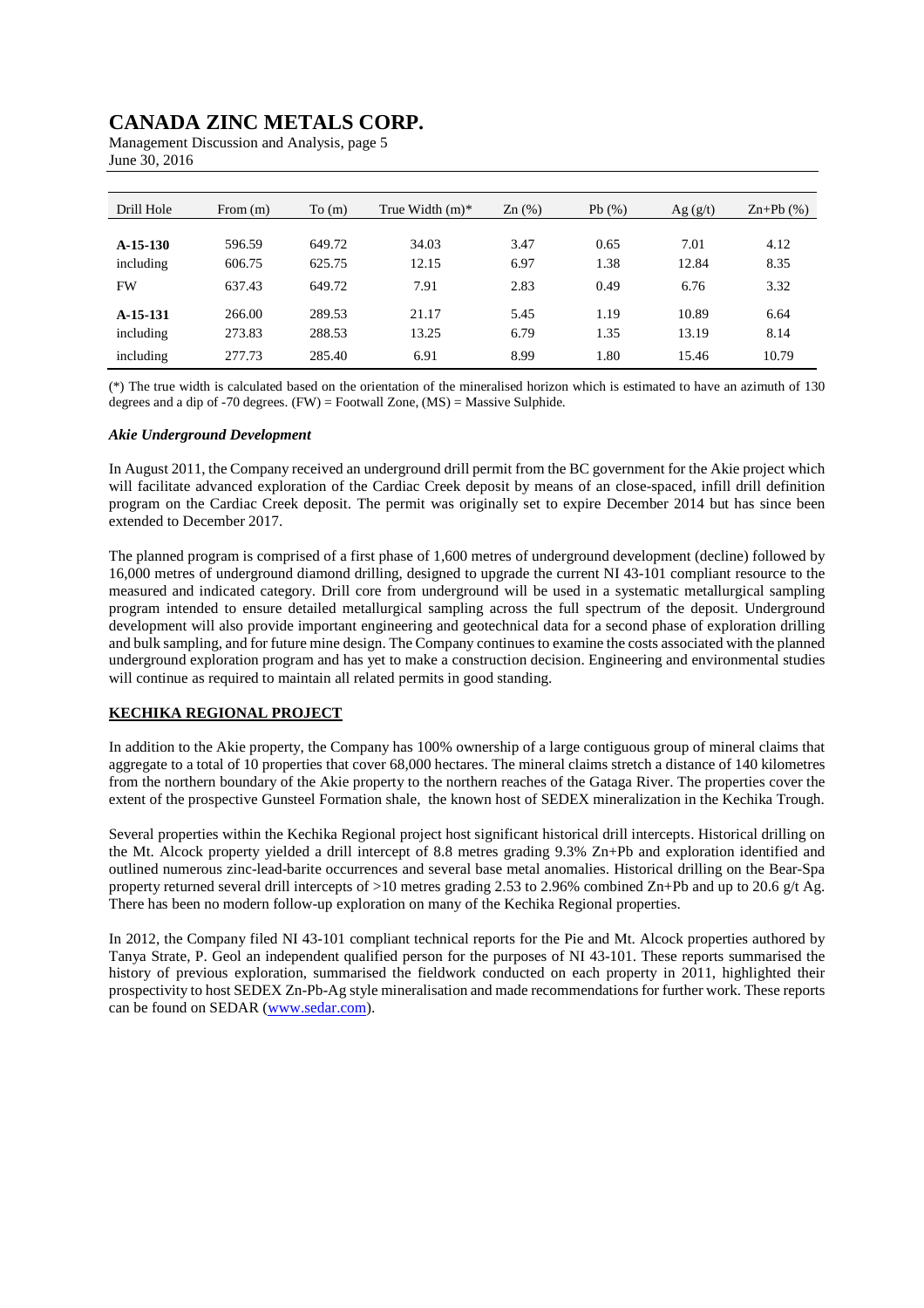Management Discussion and Analysis, page 6 June 30, 2016

#### **Airborne Geophysical Surveys**

To complement the earlier 2012 and 2013 airborne VTEM surveys a 962 line-kilometre helicopter-borne FALCONTM gravity gradiometry survey was conducted by CGG of Mississauga, Ontario in late 2015 and early 2016. The survey covered the Akie and Mt. Alcock and Yuen North properties. Flight lines were flown orthogonal to the dominant geological fabric of the area (NE–SW @50°) with a nominal spacing of 200 metres.

The primary goal of the gravity survey was to identify gravity anomalies within the highly prospective Gunsteel Formation. SEDEX deposits are known to commonly exhibit positive gravity anomalies. The data generated from the survey will assist with drill targeting along strike of known mineralized zones and will be useful for delineating new targets in areas of coincident anomalous soil and rock geochemistry and EM conductivity

The Company received the final Logistics and Processing Report and related reprocessed airborne gravity gradiometry data from CGG in February 2016. Earlier efforts in 2015 by CGG to transform the measured data using Fourier domain transformation resulted in errors that have now been rectified using an equivalent source transformation. Postprocessing of the final data products provided by CGG were assessed and interpreted by Campbell and Walker Geophysics Ltd. ("CWG") of North Vancouver, BC. This consulting group has extensive experience in the interpretation and modelling of gravity data in complex terrains. CWG has recommended close field examination of several high priority anomaly targets. Select gravity anomalies will be assessed using ground gravity geophysics to confirm the airborne signature and to refine the anomalies.

### **Pie Option Properties: Agreement with Teck and Korea Zinc**

On September 6, 2013, the Company entered into an Option Agreement with Teck and their joint venture partner Korea Zinc that would see Teck/Korea Zinc acquire up to a 70% interest in the Company's 100% owned Pie, Cirque East and Yuen properties , three of the ten regional properties that make up the Kechika Regional Project.

Portions of the Pie Option properties fall within the area of interest provisions of the Teck and Korea Zinc joint venture (the "T-KZ JV") on their adjoining Cirque property. Korea Zinc elected to include the Option Agreement under the T-KZ JV and delivered Notice of Participation in the Agreement to the Company in November of 2013. Teck and Korea Zinc each hold a 50% interest in the T-KZ JV and, as a result of the Notice of Participation, will share any interest which may be acquired under the Option Agreement.

The Option Agreement outlines two options (the "Options") that are subject to certain expenditure requirements as outlined below:

- Under the first Option, Teck can earn an undivided 51% interest in and to the Property by incurring a cumulative aggregate of \$3,500,000 in exploration expenditures on the Property on or before December 31, 2017 (extended from September 30, 2017), with \$500,000 in exploration expenditures to be completed on or before September 30, 2014 (incurred) and \$1,295,000 (amended from \$1,500,000 and incurred) in cumulative exploration expenditures to be completed on or before December 31, 2015 (extended from September 30, 2015).
- Under the second Option, Teck may elect to acquire an additional 19% interest in the Property for a total of 70% by incurring an additional \$5,000,000 in exploration expenditures (for a total aggregate of \$8,500,000 in exploration expenditures) on the Property on or before September 30, 2019.

Subject to one or more of the Options being exercised, Teck/Korea Zinc and the Company will form a joint venture to continue with exploration and, if warranted, development of the Property. Thereafter each party will fund its pro-rated share of exploration expenditures on the Property or incur dilution. If a party's Joint Venture interest is reduced below 10% then that party's interest will be converted to a 5% Net Profits Royalty interest in the Property.

The Pie, Cirque East and Yuen properties surround T-KZ JV's Cirque deposit to the north, south and east, and provide extensive coverage of the highly prospective Gunsteel Formation shale.

Teck has spent approximately \$1.3 million in exploration expenditures over two field seasons on the Pie Option properties utilizing an integrated approach to exploration to maximize the potential for discovery. There is a commitment to spend an additional \$2.2 million by the end of 2017. This would conclude the "First Option" and earn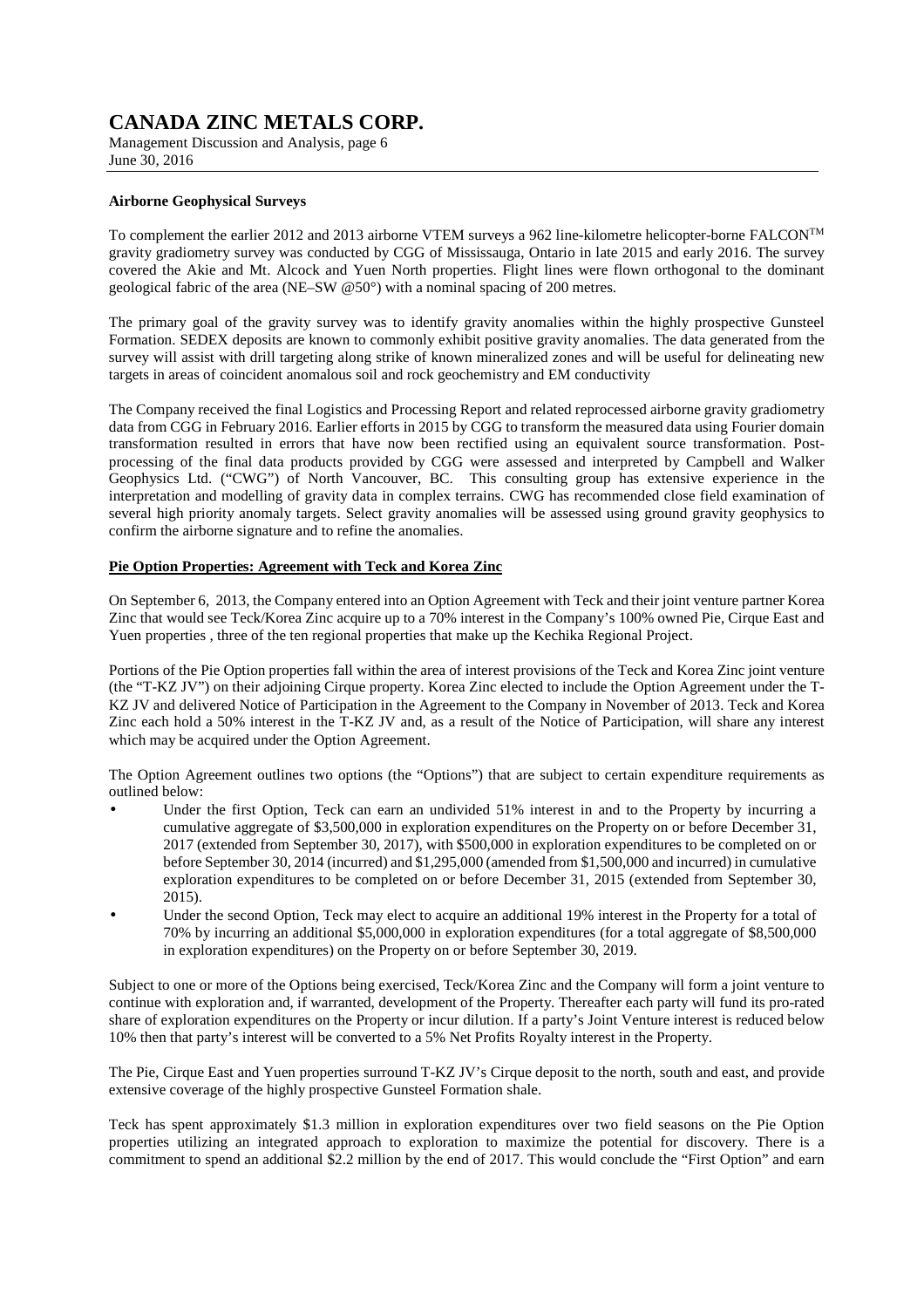Management Discussion and Analysis, page 7 June 30, 2016

Teck/Korea Zinc an undivided 51% interest in the Pie Option properties. Upon exercising the First Option, Teck/Korea Zinc would have an additional option (the "Second Option") to acquire a further 19% interest in the properties for a total of 70%, by incurring an additional \$5.0 million in exploration expenditures on or before September 30, 2019.

### **Pie-Option Properties: 2016 Exploration Program**

In September 2016, Teck mobilized a drill crew to the Pie Option properties and drilling has commenced. Field work and ground gravity geophysics during the 2016 field program helped refine a number of ranked targets down to several high priority targets on the Pie Option properties that will be tested for the presence of SEDEX Zn-Pb-Ag style mineralization. An initial drill test commenced in September 2016 on the Pie Main target with additional drilling contingent upon results and schedule. Drilling operations are based out of Teck's Cirque exploration camp situated on the banks of the Paul River and located approximately 20 kilometres northwest of the Company's flagship Akie property.

Teck's comprehensive exploration strategy has outlined a top-ranked target in the central area of the Pie property, known as the Pie Main prospect. The area has been historically explored by a total of 11 drill holes primarily testing the contact between the Gunsteel Formation shale and the Kwadacha Reef limestone for the presence of stratabound Zn-Pb-Ag sulphide mineralization.

The 2016 drill target is located approximately 1 kilometre to the west of the historical drilling and trenching and will test the down-dip extension of the prospective Gunsteel formation shale. This target is situated within the same thrust panel of rocks that host the nearby Cardiac Creek deposit, located approximately 15 kilometres to the southeast. The recent airborne gravity gradiometer (AGG) survey defined a 1,000 metre by 500 metre AGG anomaly over the target area with confirmation provided by ground gravity.

The surface projection of the target horizon is associated with a multi-element soil anomaly including Zn, Pb, Ag, Ba, Fe, Tl and Hg with significant Pb and Zn values in excess of 313 ppm and 870 ppm respectively. This soil anomaly extends over 1.4 kilometres and is associated with a much larger soil anomaly that covers much of the Pie Main target area over a distance of 4 kilometres. Historical drilling (P-80-01) in the immediate vicinity of the target intersected quartz-calcite veining within the Gunsteel formation shale that locally contained sphalerite grades up to 4.7% Zn\*.

Geological mapping in 2015 on the Yuen property identified a strike extension of the prospective Gunsteel Formation shale, in the area referred to as China Ridge that was previously thought to be underlain by non-prospective Road River Group rocks. Limited historical work in the area identified Earn Group rocks on China Ridge as well as notable Pb anomalism in soils. Soil sampling of this new target area defined a  $2.2 \times 0.5$  kilometre Zn (627 ppm average; peak 6,268 ppm), Pb (76 ppm average; peak 270 ppm) + Ag anomaly. The recent AGG survey flown by CGG outlined a distinct gravity high that is coincident with the soil anomaly. Ground gravity lines were run over the AGG anomaly to confirm its presence and solidify the China Ridge as a viable drill target.

In addition to the planned drilling, Teck conducted a field program designed to improve the definition of key targets, building on the results and work from the previous two field seasons.

The 2016 program included:

- A total of 22 line-km of geological mapping and prospecting over the highest ranked targets with high density rock sampling for laboratory and portable XRF (pXRF) analysis (approximately 150 and 650 samples, respectively)
- Soil sampling over targets developed in 2016 as well as in-fill areas of previously un-sampled Earn Group stratigraphy (approximately 700 samples)
- A total of 9.7 line-km of ground gravity survey over Pie Main, West Yuen and Cirque East targets completed by SJ Geophysics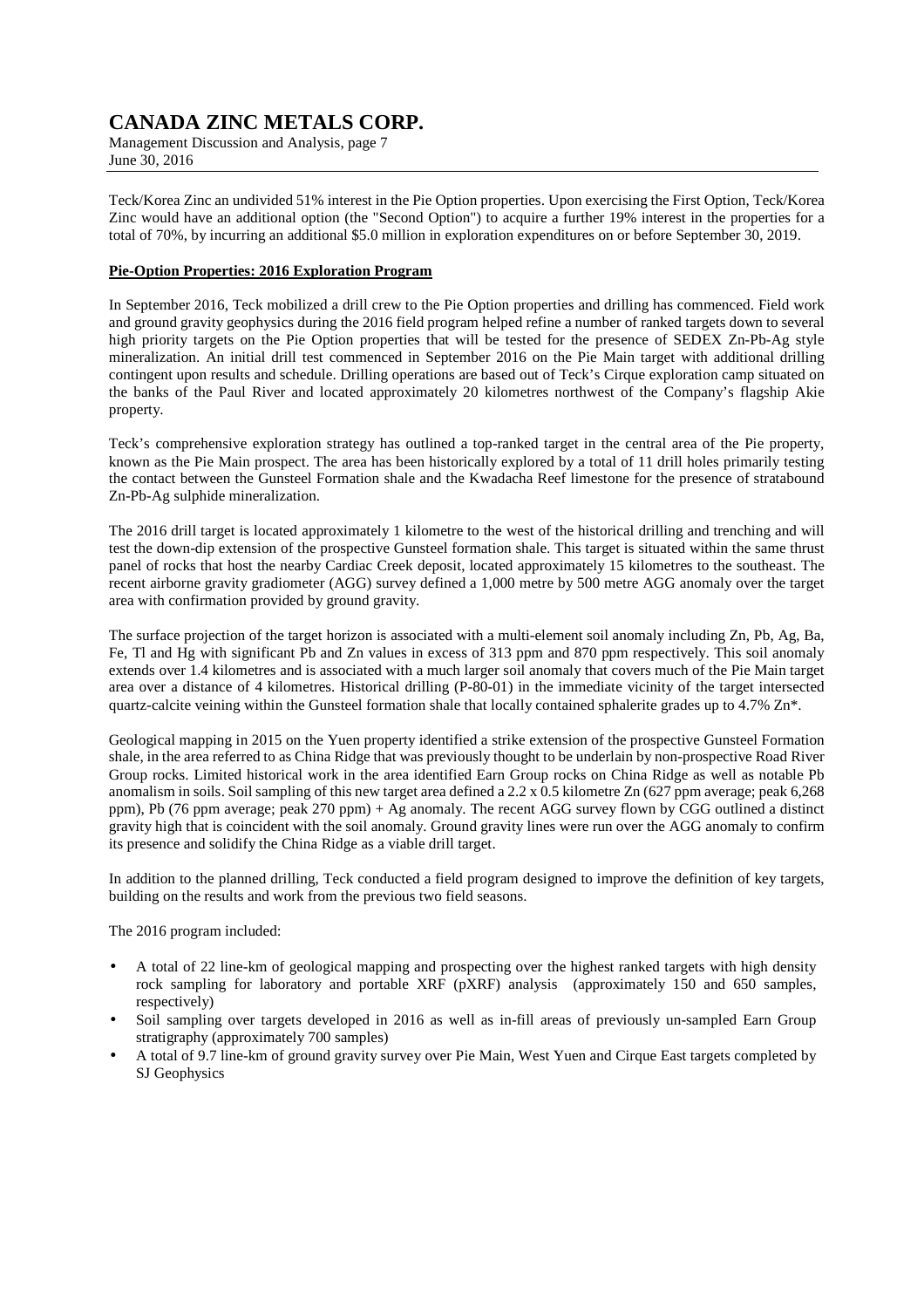Management Discussion and Analysis, page 8 June 30, 2016

Summary of exploration expenditures incurred on various properties:

|                                                              | <b>Akie Property</b> | <b>Kechika Regional</b> | <b>Total</b>       |
|--------------------------------------------------------------|----------------------|-------------------------|--------------------|
| <b>Acquisition Costs:</b><br>Balance, June 30, 2015 and 2016 | \$<br>24, 165, 241   | \$<br>336,785           | \$<br>24,502,026   |
| Deferred exploration costs:                                  |                      |                         |                    |
| Balance, June 30, 2014                                       | \$<br>37,517,569     | \$<br>4,462,840         | \$<br>41,980,409   |
| Camp equipment, depreciation                                 | 113,415              |                         | 113,415            |
| Airborne geophysical survey                                  | 135,744              | 148,407                 | 284,151            |
| Camp rental                                                  | 82,839               |                         | 82,839             |
| Drilling                                                     | 957,002              |                         | 957,002            |
| Geology                                                      | 64,765               | 13,183                  | 77,948             |
| Community consultations                                      | 223,438              |                         | 223,438            |
| Environmental studies and permit                             |                      |                         |                    |
| compliance monitoring                                        | 63,701               |                         | 63,701             |
| Less:                                                        |                      |                         |                    |
| $METC^*$                                                     | (44, 175)            |                         | (44, 175)          |
| <b>Balance, June 30, 2015</b>                                | 39,114,298           | 4,624,430               | 43,738,728         |
| Camp equipment, depreciation                                 | 123,395              |                         | 123,395            |
| Airborne geophysical survey                                  | 6,725                | 6,175                   | 12,900             |
| Drilling                                                     | 1,440,861            |                         | 1,440,861          |
| Geology                                                      | 49,517               | 938                     | 50,455             |
| Community consultations                                      | 95,937               |                         | 95,937             |
| Environmental studies and permit                             |                      |                         |                    |
| compliance monitoring                                        | 76,126               |                         | 76,126             |
| Less:                                                        |                      |                         |                    |
| METC <sup>*</sup>                                            | (85,291)             |                         | (85,291)           |
| <b>Balance, June 30, 2016</b>                                | \$<br>40,821,568     | \$<br>4,631,543         | \$<br>45, 453, 111 |
|                                                              |                      |                         |                    |
| <b>Total, June 30, 2015</b>                                  | \$<br>63,279,539     | \$<br>4,961,215         | \$<br>68,240,754   |
| <b>Total, June 30, 2016</b>                                  | \$<br>64,986,809     | \$<br>4,968,328         | \$<br>69,955,137   |

#### **1.3 Selected Annual Information**

The following is a summary of certain financial information concerning the Company for each of the last three most recently completed financial years.

|                                                              |          | 2016                    |          | Years ended<br>2015     |          | 2014                    |
|--------------------------------------------------------------|----------|-------------------------|----------|-------------------------|----------|-------------------------|
| Interest and other income                                    | \$<br>\$ | 93,583<br>(2,971,216)   | S<br>S   | 166,326<br>(1,920,460)  | \$<br>\$ | 208,417<br>(2,322,711)  |
| Net Loss<br>Loss per share                                   | \$       | (0.02)                  | \$       | (0.01)                  | \$       | (0.02)                  |
| Total assets<br>Total long term liabilities                  | \$<br>\$ | 77,494,327<br>1,986,000 | \$<br>\$ | 79,411,837<br>1,877,000 | \$<br>\$ | 79,539,598<br>2,120,000 |
| Cash dividends declared per<br>share for each class of share | \$       | Nil                     | \$       | Nil                     |          | Nil                     |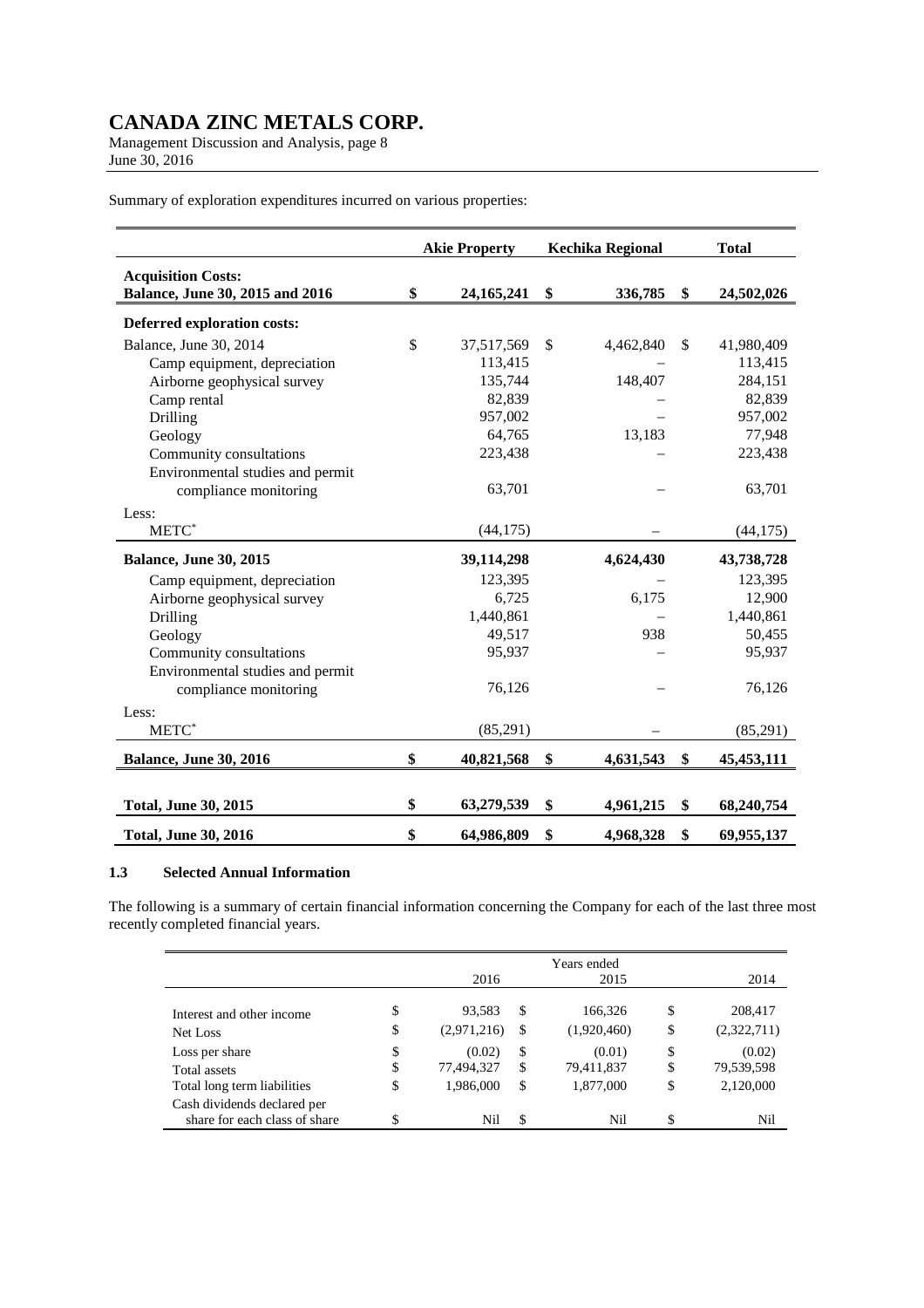Management Discussion and Analysis, page 9 June 30, 2016

### **1.4 Results of Operations**

#### *Years ended June 30, 2016 and 2015*

During the year ended June 30, 2016, the Company reported a loss before comprehensive loss of \$2,971,216 or \$0.02 per share compared to a loss before comprehensive loss of \$1,920,460 or \$0.01 per share in fiscal 2015, an increase in net loss of \$1,050,756. The increase in net loss was primarily a result of a write-off of marketable securities of \$1,071,485, a loss on sale of marketable securities of \$578,629 and a decrease in deferred tax recovery of \$389,213, which were partially offset by decreases in total general and administration expenses of \$1,061,314.

The Company's consolidated net loss for the year ended June 30, 2016 not factoring in non-cash transactions of sharebased compensation expense, depreciation of office equipment and leasehold improvements, loss on sale of marketable securities, write-offs and deferred income tax recovery of flow-through liabilities, was \$1,327,538 (2015 - \$1,589,834), representing a decrease of \$262,296.

#### Interest income and other items

The Company receives interest on its main treasury account and GIC investments. Interest income decreased by \$73,054 in fiscal 2016 due to lower balances of the deposits and investments.

The deferred tax recovery of \$27,725 (2015 - \$416,938) recognized during the year resulted from amortization of the flow-through premium liabilities of \$136,725 recorded in connection to the October 2014 flow-through private placement offset by changes in other unrecognized deductible temporary differences. As of June 30, 2016, the Company incurred the required qualifying exploration expenditures of \$1,618,821, which have been already renounced to the flow-through investors in calendar 2014, and fulfilled all its flow-through commitments.

During the year ended June 30, 2016, the Company recognized a loss of \$578,629 on sale of marketable securities for total proceeds of \$4,105. The loss included a reclassification of accumulated previously unrealized losses of \$569,834 from Accumulated Other Comprehensive Losses account ("AOCL") to Deficit.

During the year ended June 30, 2016, the Company also wrote-off holdings in one of its investments with original cost of \$1,071,485. The write-off included a reclassification of accumulated previously recorded unrealized losses of \$1,047,765 from AOCL to Deficit. There were no similar transactions in fiscal 2015.

#### General and administration expenses

Total general and administration expenses decreased by \$1,061,314 primarily due to decreases in bonuses of \$41,117, directors fees of \$10,000, flow-through taxes of \$4,739, investor relations fees of \$1,485, marketing expenses of \$201,515, office and miscellaneous of \$5,013, professional fees of \$40,054, regulatory fees of \$1,850, share-based compensation of \$725,927, transfer agent fees of \$3,166 and travel and promotion of \$92,177, offset by increases in consulting fees of \$21,623, rent of \$23,539 and wages and benefits of \$20,926.

There were no variations in management and administrative fees over the comparative years.

There were lesser amounts granted as bonuses as compared to 2015.

Directors' fees decreased by \$10,000 due to the resignation of Henry Giegerich from the Board of Directors of the Company effective June 30, 2015.

Marketing expenses decreased by \$201,515 as a result of reduced marketing activities during the year.

Professional fees decreased by \$40,054 due to a reduction of legal fees by \$35,124 and audit fees by \$4,930. The reduction of legal fees during the year was a result of a reversal of previously accrued unbilled legal fees for the services provided by the Company's former legal advisor.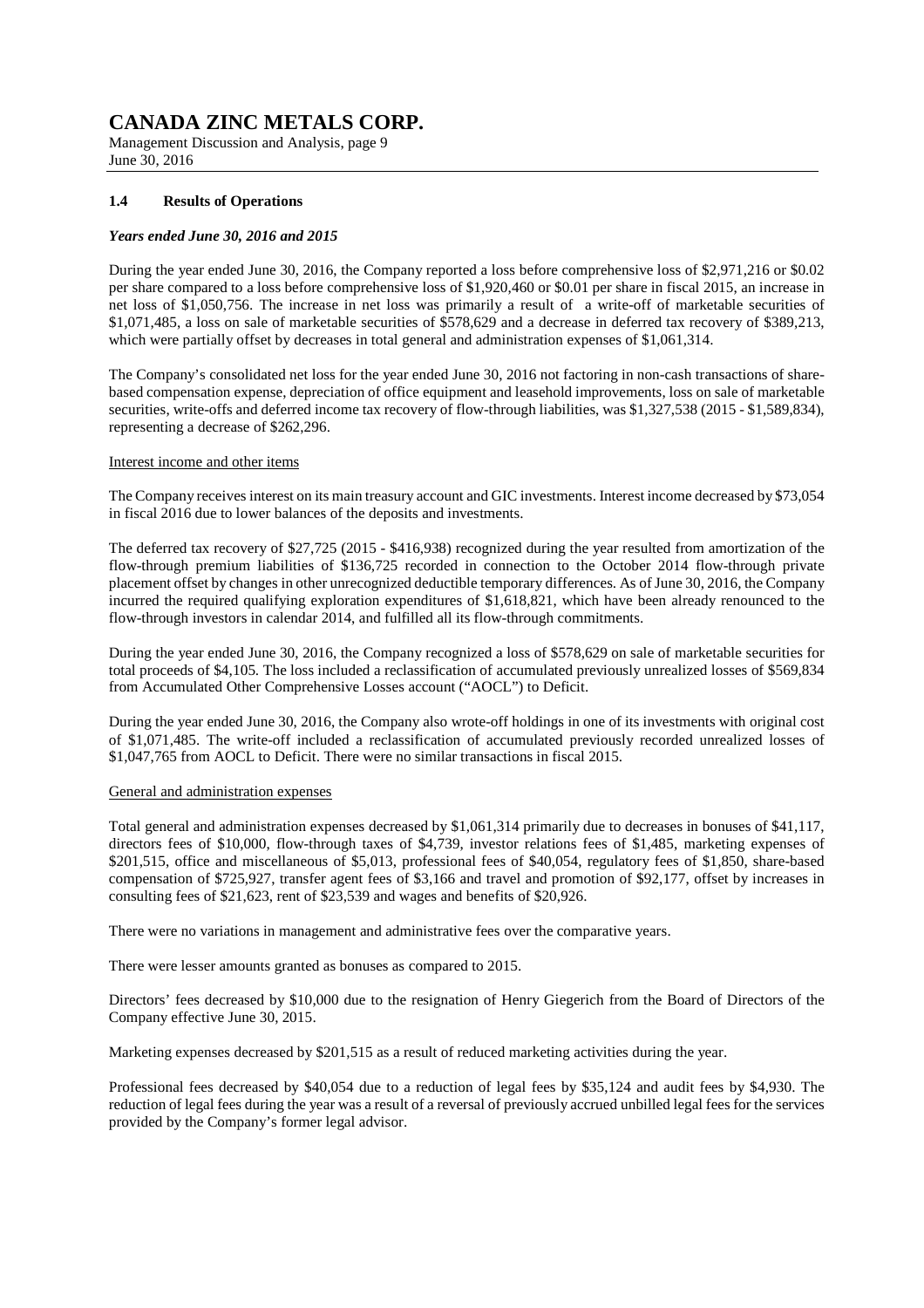Management Discussion and Analysis, page 10 June 30, 2016

The Company recognizes compensation expense for all share options granted, using the fair value based method of accounting and any cash paid on the exercise of share options is added to the stated value of common shares. The Company recorded share-based compensation expense of \$14,994 in fiscal 2016 (2015 - \$740,921) on the vested portion of the options granted in prior periods. There were no stock options granted by the Company in fiscal 2016, which explains a significant decrease in share-based compensation expense over comparative years.

Travel and promotion decreased by \$92,177 as a result of decreased travel and promotional activities. Senior management trips to resource conferences and for investor meetings in Asia and Europe in fiscal 2015 contributed to higher travel expenses recorded last year.

Consulting fees increased by \$21,623 as a result of different allocation of geological consulting fees for services provided by the VP of Exploration of the Company. During the year ended June 30, 2016, the Company paid \$150,000 in total to a company controlled by the VP of Exploration, of which \$88,750 (2015 - \$107,878) was capitalized as exploration and evaluation costs, and \$61,250 (2015 - \$39,626) was expensed as consulting fees.

Rent expense increased by \$23,539 primarily due to an increase in monthly office rent from \$5,000 per month to \$7,500 per month effective April 1, 2015.

Wages and benefits increased by \$20,926 as a result of higher salary expenses and increased monthly premiums for health benefits.

### *Three months ended June 30, 2016 and 2015*

During the three months ended June 30, 2016, the Company reported a loss before comprehensive loss of \$2,063,929 or \$0.02 per share compared to a loss before comprehensive loss of \$792,019 or \$0.01 per share during the same period in fiscal 2015, an increase in net loss of \$1,271,910. The increase in net loss was primarily a result of a write-off of marketable securities of \$1,047,765 and loss on sale of marketable securities of \$569,834, which were recorded during the quarter as a result of reclassification of previously recorded accumulated unrealized losses from AOCL to Deficit, and a decrease in a deferred tax recovery of \$412,200, partially offset by decreases in general and administration expenses.

During the three months ended June 30, 2016, total general and administration expenses were \$357,645 compared to \$1,132,349 during the same quarter in fiscal 2015, representing a decrease of \$774,704.

The decrease in total general and administration expenses in the comparative quarters was primarily due to decreases in bonuses of \$14,000, directors fees of \$2,500, flow-through taxes of \$8,006, marketing expenses of \$1,367, office and miscellaneous of \$3,261, professional fees of \$35,387, regulatory fees of \$1,075, share-based compensation of \$712,105 and wages and benefits of \$3,828, partially offset by increases in consulting fees of \$624, investor relations fees of \$1,074, transfer agent fees of \$1,437 and travel and promotion of \$4,701.

There were no bonuses paid or accrued during the fourth quarter ended June 30, 2016.

There were no flow-through taxes accrued during the fourth quarter of fiscal 2016 as the Company fulfilled all its obligations with respect to its flow-through financings completed in prior years.

The decrease in professional fees resulted from a reversal of previously accrued unbilled legal fees.

The higher share-based compensation expense of \$715,833 in the fourth quarter ended June 30, 2015 was recorded in connection with the April 10, 2015 grant of 3,785,000 share options granted to directors, officers, employees and consultants of the Company with no vesting provisions and expensed immediately. There were no share options granted during the fourth quarter of fiscal 2016.

There were no significant variations in other operating expenses over the comparative quarters.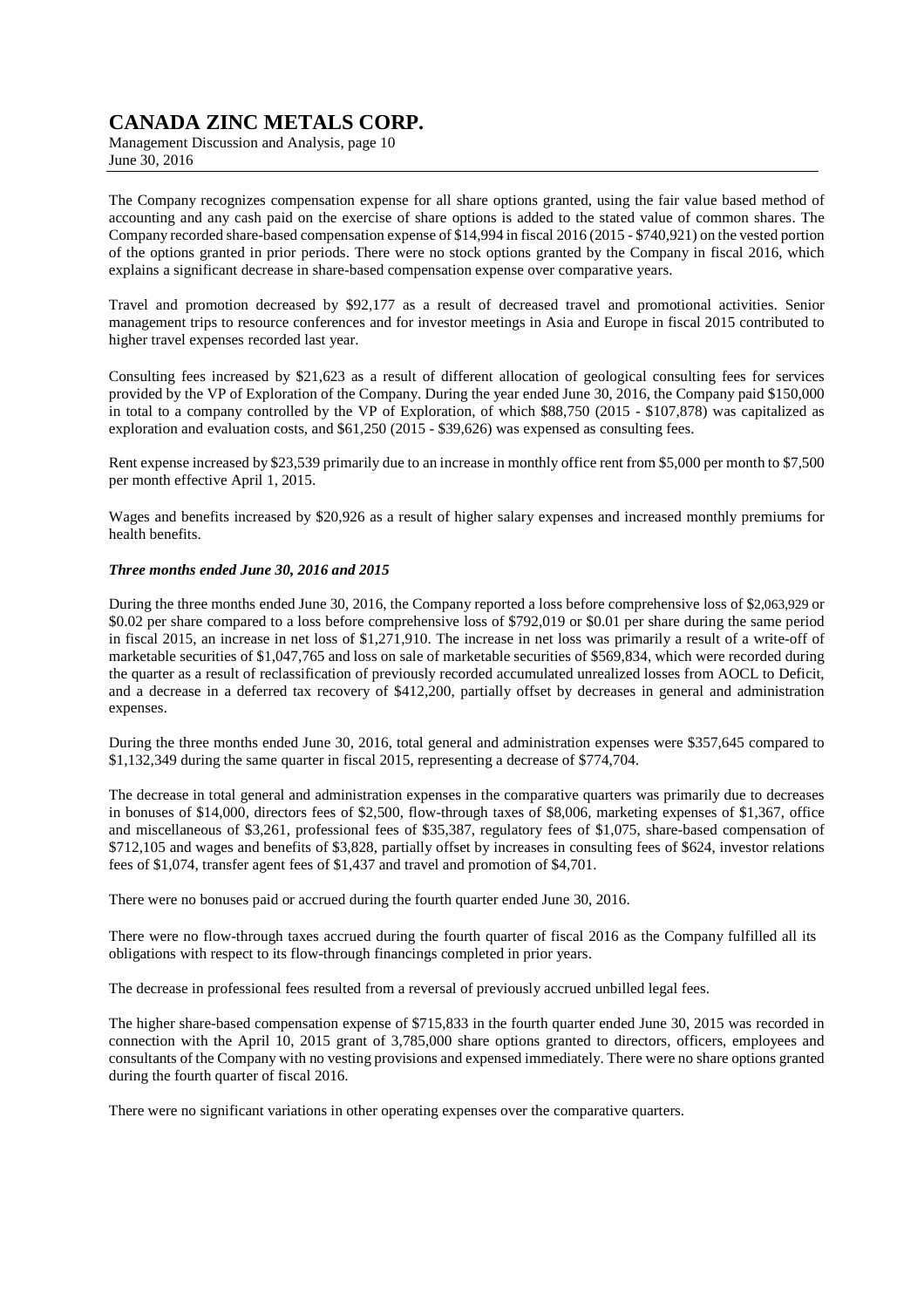Management Discussion and Analysis, page 11 June 30, 2016

### **1.5 Summary of Quarterly Results**

The following is a summary of certain consolidated financial information concerning the Company for each of the last eight reported quarters:

| <b>Ouarter</b> ended | Interest income |               | Net loss before<br>comprehensive loss | Loss per share |
|----------------------|-----------------|---------------|---------------------------------------|----------------|
| June 30, 2016        | \$<br>20,315    | <sup>\$</sup> | (2,063,929)                           | \$<br>(0.02)   |
| March 31, 2016       | 19,313          |               | (348, 322)                            | (0.00)         |
| December 31, 2015    | 24,137          |               | (377, 566)                            | (0.00)         |
| September 30, 2015   | 29.818          |               | (181, 399)                            | (0.00)         |
| June 30, 2015        | 37,441          |               | (792, 019)                            | (0.01)         |
| March 31, 2015       | 40,375          |               | (291, 176)                            | (0.00)         |
| December 31, 2014    | 45.363          |               | (382, 419)                            | (0.00)         |
| September 30, 2014   | 43,458          |               | (454,846)                             | (0.00)         |

The increase in loss for the quarter ended June 30, 2016 was primarily due to the write-off of marketable securities of \$1,047,765 and loss on sale of marketable securities of \$569,834.

The decrease in loss for the quarter ended September 30, 2015 was primarily due to a deferred income tax recovery of \$136,725 as a result of amortization of the flow-through premium liabilities recorded in connection to the October 2014 flow-through private placement.

The increase in loss for the quarter ended June 30, 2015 was primarily due to share-based compensation of \$715,833 recorded for the 3,785,000 share options granted to directors, officers and consultants of the Company during the period, partially offset by a deferred income tax recovery of \$303,201.

### **1.6/1.7 Liquidity and Capital Resources**

The Company's working capital position remains strong with its cash of \$2,550,103 and a GIC investment of \$4,000,000 as at June 30, 2016. Management believes that the Company has sufficient funds to meet its current obligations as they become due and to fund its exploration projects and administrative overhead for the next twelve months.

At June 30, 2016, the Company reported working capital of \$6,589,784 compared to working capital of \$9,485,202 at June 30, 2015, representing a decrease in working capital of \$2,895,418. Net cash decreased by \$6,518,496 from \$9,068,599 at June 30, 2015 to \$2,550,103.

During the year ended June 30, 2016, the Company utilized its cash and cash equivalents as follows:

- (a ) \$1,384,626 was used in operating activities, consisting primarily of general and administrative expenditures and changes in non-cash items;
- (b ) the Company received the mineral exploration tax credit ("METC") refund of \$85,291 for its fiscal years ended June 30, 2015, and the refund of the office rent deposit in the amount of \$23,429;
- (c ) \$2,087,401 was used for exploration of mineral resource properties;
- (d ) \$35,687 was used for purchase of office equipment and on-site camp structures;
- (e ) the Company received \$1,024,012 on maturity of its previous investment in a guaranteed investment certificates ("GIC") that matured on December 7, 2015 paying interest of \$24,012 accumulated over 18 months;
- (f ) the Company invested \$4,000,000 into new GICs yielding an average annual interest rate of 1.55% maturing in December 2016 and June 2017;
- (g ) \$112,349 was used for the purchase of marketable securities net of sales; and
- (h ) \$31,165 was used for the purchase of 202,000 common shares of the Company at a weighted average price of \$0.15 per share under the Normal Course Issuer Bid ("NCIB"), which commenced on July 31, 2009 and was subsequently extended on an annual basis up to July 31, 2017.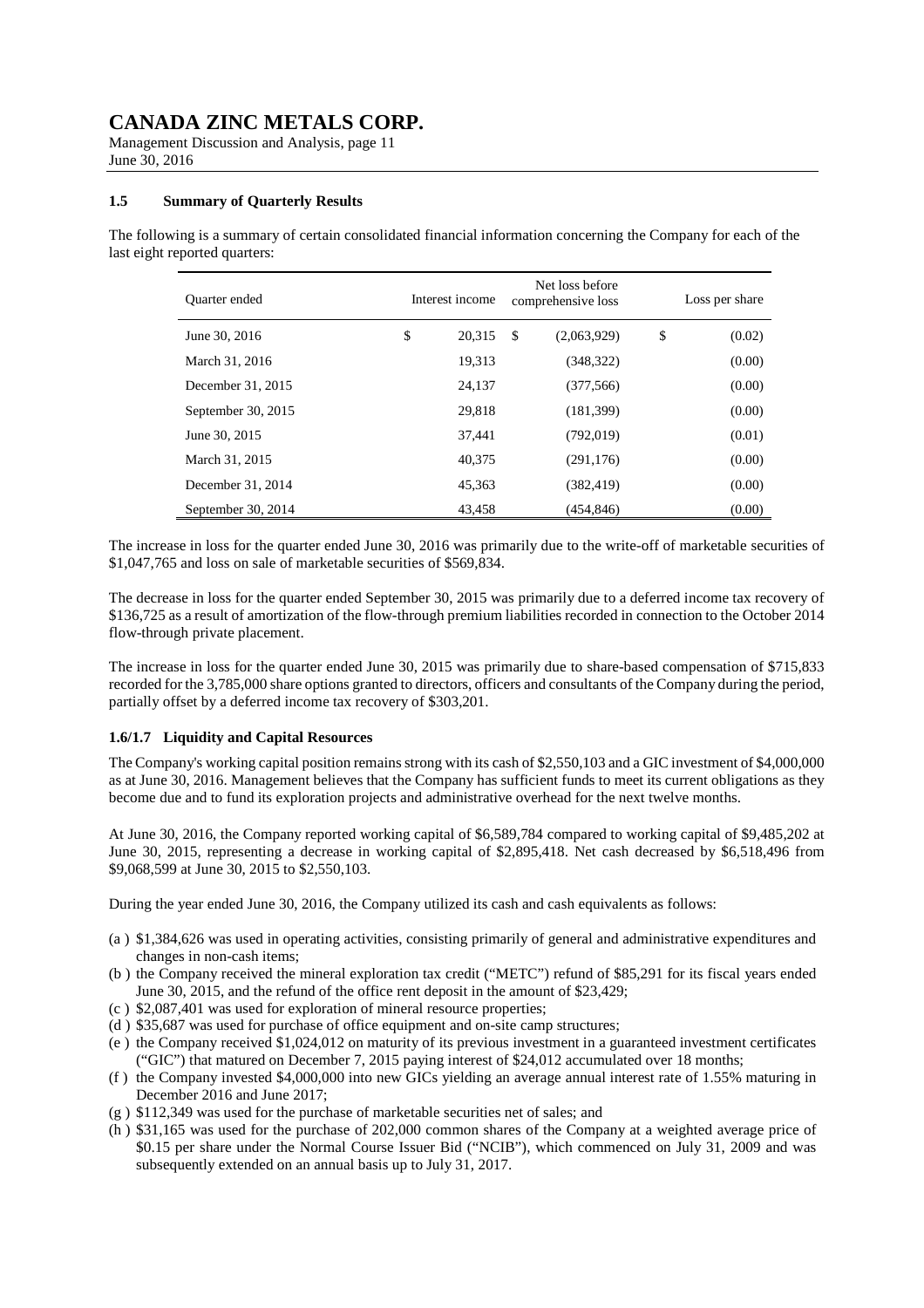Management Discussion and Analysis, page 12 June 30, 2016

The Company is engaging in a NCIB because it believes that the market price of its common shares at times does not properly reflect the underlying value of the Company. The purpose of the bid is to reduce dilution of the Company's shares and to enhance the potential future value of the common shares which remain outstanding, thus increasing long term shareholder value. Purchases connected with this bid will be conducted through Canaccord Genuity Corp.'s offices in Vancouver. The Company will pay the market price of the common shares at the time of acquisition and will not purchase more than 2% of the total issued and outstanding common shares within any 30 day period.

Current assets excluding cash as at June 30, 2016 include receivables of \$14,641 (2015 - \$65,283), which consisted of GST recoverable of \$14,303 (June 30, 2015 - \$64,886) and accrued interest receivable of \$338 (2015 - \$397) , prepaid expenses of \$54,419 (2015 - \$44,280), marketable securities with a fair market value of \$90,400 (2015 - \$48,245) and investment in a GIC with a fair market value of \$4,019,351 (2015 - \$1,016,968).

Current liabilities as at June 30, 2016 consisted of trade payables and accrued liabilities of \$139,130 ( 2015 - \$621,448) and flow-through premium liability of \$Nil (2015 - \$136,725).

The other sources of funds potentially available to the Company are through the exercise of outstanding stock options and share purchase warrants. See Item 1.15 – Other Requirements – Summary of Outstanding Share Data. There can be no assurance, whatsoever, that any or all of these outstanding exercisable securities will be exercised.

The Company has and may continue to have capital requirements in excess of its currently available resources. In the event the Company's plans change, its assumptions change or prove inaccurate, or its capital resources in addition to projected cash flow, if any, prove to be insufficient to fund its future operations, the Company may be required to seek additional financing. Although the Company has been successful in raising the above funds, there can be no assurance that the Company will have sufficient financing to meet its future capital requirements or that additional financing will be available on terms acceptable to the Company in the future.

The Company's overall success will be affected by its current or future business activities. The Company is currently in the process of acquiring and exploring its interests in resource properties and has not yet determined whether these properties contain mineral deposits that are economically recoverable. The continued operations of the Company and the recoverability of expenditures incurred in these resource properties are dependent upon the existence of economically recoverable reserves, securing and maintaining title and beneficial interest in the properties, obtaining necessary financing to explore and develop the properties, and upon future profitable production or proceeds from disposition of the resource properties.

The Company is exposed in varying degrees to a variety of financial instrument related risks.

### *Credit Risk*

Credit risk is the risk that one party to a financial instrument will fail to discharge an obligation and cause the other party to incur a financial loss. The Company's primary exposure to credit risk is on its bank deposits of \$2,550,103 and GIC investments of \$4,019,351. This risk is managed by using major Canadian banks that are high credit quality financial institutions as determined by rating agencies.

The Company's secondary exposure to credit risk is on its receivables. This risk is minimal as receivables consist primarily of refundable government sales taxes and interest accrued on reclamation bonds posted as security deposits with a major Canadian bank.

### *Liquidity Risk*

Liquidity risk arises through the excess of financial obligations over available financial assets due at any point in time. The Company's objective in managing liquidity risk is to maintain sufficient readily available reserves in order to meet its liquidity requirements at any point in time. The Company achieves this by maintaining sufficient cash and cash equivalents. As at June 30, 2016, the Company was holding cash deposits of \$2,550,103 to settle current cash liabilities of \$139,130. Management believes it has sufficient funds to meet its current obligations as they become due and to fund its exploration projects and administrative costs.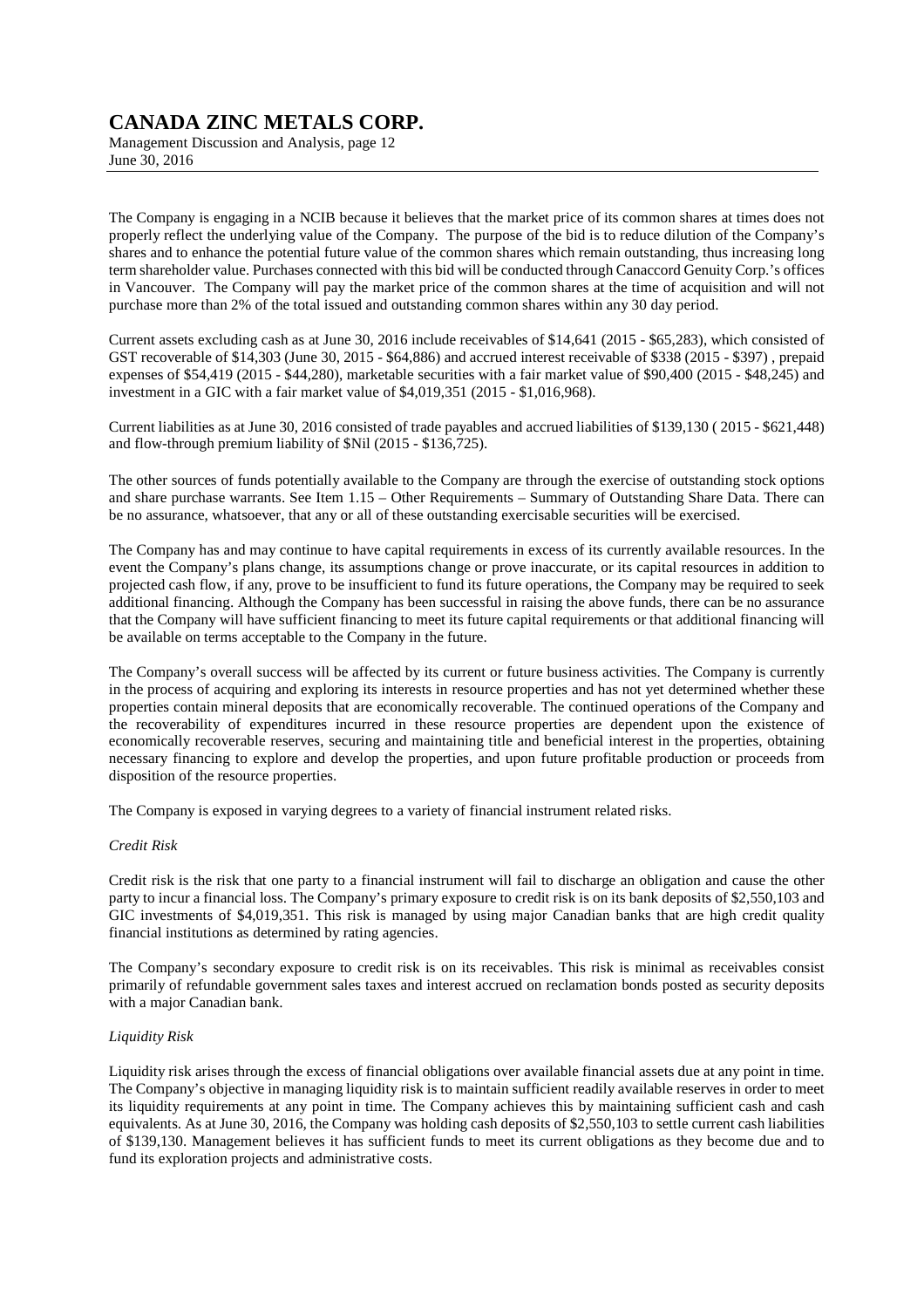Management Discussion and Analysis, page 13 June 30, 2016

#### *Market risk*

Market risk is the risk of loss that may arise from changes in market factors such as interest rates, foreign exchange rates, and commodity and equity prices. These fluctuations may be significant and the Company, as all other companies in its industry, has exposure to these risks.

#### *Interest Rate Risk*

The Company is exposed to interest rate risk as its bank treasury account, other assets, and long-term investment earn interest income at variable rates. The effect of a 10% fluctuation in interest rates may result in an increase or decrease in net loss of \$2,600.

#### *Currency Risk*

The Company operates in Canada and is therefore not exposed to significant foreign exchange risk arising from transactions denominated in a foreign currency.

#### *Price risk*

The Company is exposed to price risk with respect to commodity and equity prices. Equity price risk is defined as the potential adverse impact on the Company's earnings due to movements in individual equity prices or general movements in the level of the stock market. Commodity price risk is defined as the potential adverse impact on earnings and economic value due to commodity price movements and volatilities. The Company closely monitors certain commodity prices, individual equity movements, and the stock market to determine the appropriate course of action to be taken by the Company.

The Company also maintains investments in certain marketable securities. There can be no assurance that the Company can exit these positions if required, resulting in proceeds approximating the carrying value of these securities.

### **1.8 Off-Balance Sheet Arrangements**

The Company does not utilize off-balance sheet arrangements.

### **1.9 Transactions with Related Parties**

Key management personnel includes persons having the authority and responsibility for planning, directing, and controlling the activities of the Company as a whole. Key management personnel comprise of the directors of the Company, executive and non-executive, and Vice President of Exploration.

The remuneration of the key management personnel during the years ended June 30, 2016 and 2015 were as follows:

|                                         | 2016          | 2015            |
|-----------------------------------------|---------------|-----------------|
| Bonuses (iii)                           | \$<br>11,067  | \$<br>52,184    |
| Consulting fees (iv)                    | 15,000        | 15,000          |
| Directors fees (ii)                     | 40,000        | 50,000          |
| Exploration and evaluation expenditures |               |                 |
| (geological consulting) (v)             | 150,000       | 147,504         |
| Management fees (i)                     | 354,000       | 354,000         |
| Other employment benefits (vii)         | 28,105        | 26,018          |
| Share-based compensation (vi)           | 14,994        | 479,994         |
| Total                                   | \$<br>613,166 | \$<br>1,124,700 |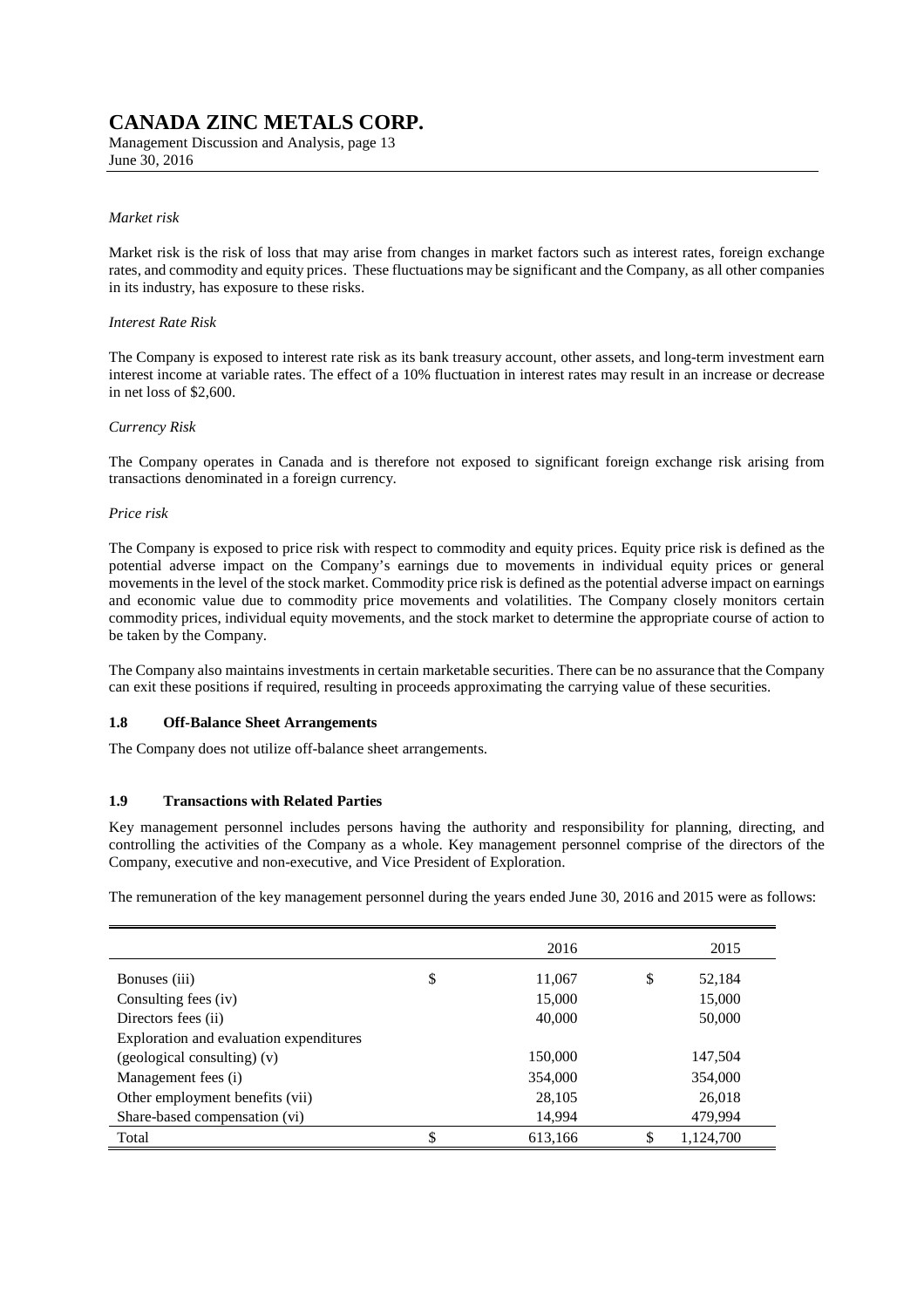Management Discussion and Analysis, page 14 June 30, 2016

(i) Pursuant to a management and administrative services agreement amended effective July 1, 2011 and May 1, 2014 with Varshney Capital Corp. ("VCC"), "), a company with two common directors, Peeyush Varshney and Praveen Varshney, the Company agreed to pay management and administrative fees of \$29,500 and \$5,000, respectively.

During the year ended June 30, 2016, the Company paid \$354,000 (2015 – \$354,000) for management fees and \$60,000 (2015 – \$60,000) for administrative fees to VCC;

- (ii) the Company paid or accrued \$40,000 (2015 \$50,000) in directors' fees to the four (2015 –five) directors of the Company - John Thomas, Marco Strub, Peeyush Varshney and Praveen Varshney;
- (iii) the Company paid or accrued a bonus of  $$11,067$  (2015 \$52,184) to VCC;
- (iv) the Company paid or accrued \$15,000 (2015 \$15,000) for consulting fees to Sircon AG, a company controlled by Marco Strub, a director of the Company;
- (v) the Company paid or accrued geological consulting fees of \$150,000 (2015 \$147,504) to Ridgeview Resources Ltd., a company controlled by Ken MacDonald, VP of Exploration of the Company, of which \$88,750 (2015 - \$107,878) was capitalized as exploration and evaluation costs and \$61,250 (2015 - \$39,626) was expensed as consulting fees;
- (vi) share-based compensation is the fair value of options that have been granted to directors and executive officers and the related compensation expense recognized over the vesting periods; and
- (vii) other employment benefits included life insurance and health benefits for the CEO and health benefits for the CFO of the Company.

#### **1.10 Fourth Quarter and Subsequent Events**

During the fourth quarter ended June 30, 2016, the Company:

- received approval from the Ministry of Energy and Mines extending the surface drill permit for the Akie Property to December 31, 2020;
- received extensions of four separate exploration permits for the Pie, Yuen, Mt. Alcock and Kechika North properties to December 2019;
- filed a new NI 43-101 Technical Summary report for the recently announced updated mineral resource estimate for the Cardiac Creek Zn-Pb-Ag deposit on the Company's 100% owned Akie property;
- reversed previously accrued legal fees of \$22,157 after receiving and paying the final bill from its former legal advisor; and
- accrued \$40,000 for the fiscal 2016 year-end audit.

Subsequent to the year ended June 30, 2016:

- Miller Thompson LLP. was appointed as a legal counsel of the Company effective July 1, 2016. The Company's registered and records office has changed to Suite 1000-840 Howe St., Vancouver, BC V6Z 2M1.
- the Company cancelled and returned to its treasury 215,000 common shares of the Company, of which 198,000 were repurchased prior to June 30, 2016.
- the Company received TSX-V approval for its new NCIB application to purchase at market price up to 7,609,971 common shares, being approximately 5% of the Company's issued and outstanding common shares, through the facilities of the TSX-V. The bid commenced on August 2, 2016 and will stay open for another 12 months.
- the Company entered into an agreement with Paradox Public Relations Inc. ("Paradox") to provide investor relations services. Paradox will focus on developing and expanding the Company's communications with the investment community through a comprehensive investor relations program.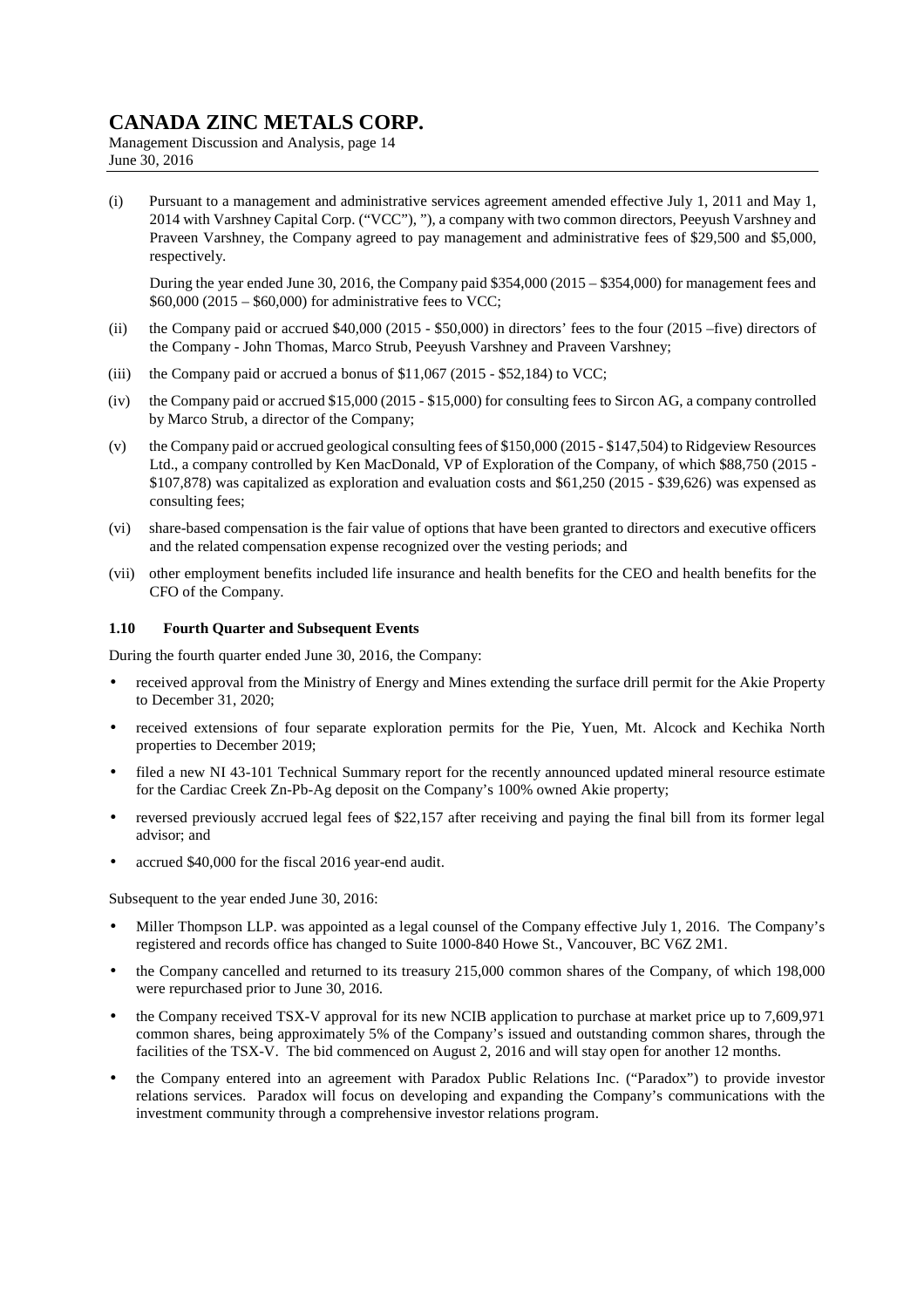Management Discussion and Analysis, page 15 June 30, 2016

Under the terms of the contract, subject to regulatory approval, the Company will pay Paradox \$5,000 per month and reimburse Paradox for certain pre-approved expenses. The contract term is for 12 months with a 12 months extension option. Both parties can cancel by giving a 30 day notice in writing.

The Company also granted Paradox incentive share options to purchase 300,000 common shares in the capital stock of the Company at a price of \$0.39 per share and 100,000 common shares at a price of \$0.60 per share exercisable for a period of three years and vesting quarterly over 12 months from the date of grant;

- the Company advanced \$100,000 to a private company located in Ontario under a promissory note bearing interest at a rate of 10% per annum for a period of 6 months;
- the Company granted a total of 1,450,000 share options to directors, officers, employees and consultants of the Company, exercisable for a period of 10 years, at a price of \$0.40 cents per share; and
- 45,000 previously granted share options were exercised by a former employee of the Company at a price of \$0.23 per share, and 45,000 common shares were issued for total proceeds of \$10,350.

### **1.11 Proposed Transactions**

The Company does not have any proposed transactions as at June 30, 2016 other than as disclosed elsewhere in this document.

### **1.12 Critical Accounting Estimates**

Not applicable to venture issuers.

### **1.13 Changes in Accounting Policies including Initial Adoption**

The financial information presented in this MD&A has been prepared in accordance with International Financial Reporting Standards. Our significant accounting policies are set out in Note 2 of the audited consolidated financial statements of the

### *New standards adopted during the year*

Effective July 1, 2015, the following standards were adopted but did not have a material impact on the consolidated financial statements.

• IFRS 7: Amended to require additional disclosures on transition from IAS 39 and IFRS 9, effective for annual periods beginning on or after January 1, 2015.

### *New standards and interpretations not yet adopted*

Certain new standards, interpretations, amendments and improvements to existing standards were issued by the IASB or IFRIC that are mandatory for future accounting periods. The following have not yet been adopted by the Company and are being evaluated to determine their impact.

- IFRS 9: New standard that replaced IAS 39 for classification and measurement, tentatively effective for annual periods beginning on or after January 1, 2018.
- IFRS 15 Revenue from contracts with customers, the standard on revenue from contracts with customers was issued on May 28, 2014 and is effective for annual reporting periods beginning on or after January 1, 2018 for public entities with early adoption permitted.